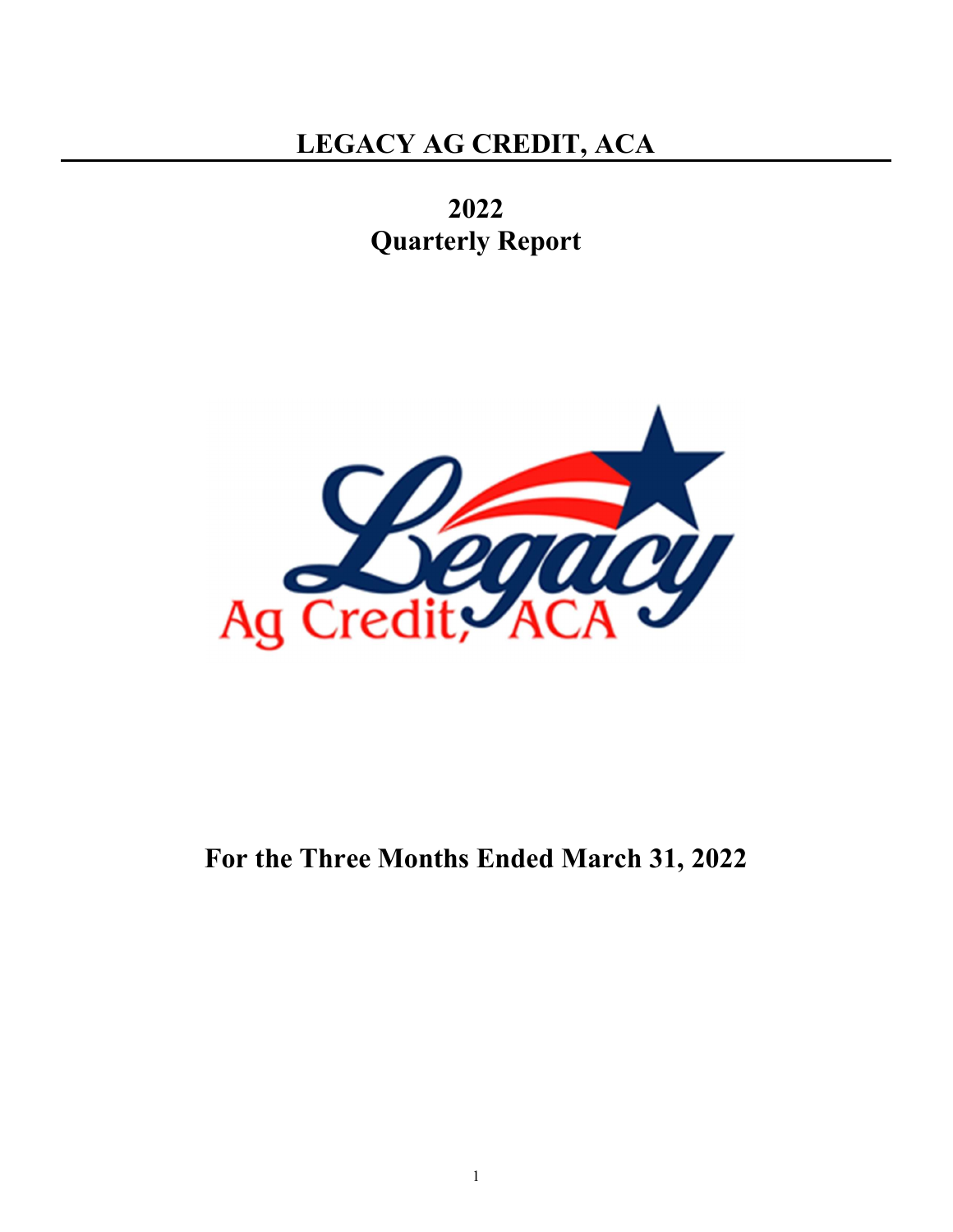## REPORT OF MANAGEMENT

The undersigned certify that we have reviewed this report, that it has been prepared in accordance with all applicable statutory or regulatory requirements, and that the information contained herein is true, accurate and complete to the best of our knowledge and belief.

Deced W. Ofpone

Derrell W. Chapman, CPA, Chief Executive Officer Terry Milligan, Chairman, Board of Directors May 10, 2022 May 10, 2022

Nilliga

Hadhey fahaso

Heather Johnson, CPA, Chief Financial Officer Cheryl Scott, CPA, Chair, Audit Committee May 10, 2022 May 10, 2022

Cheyl Soot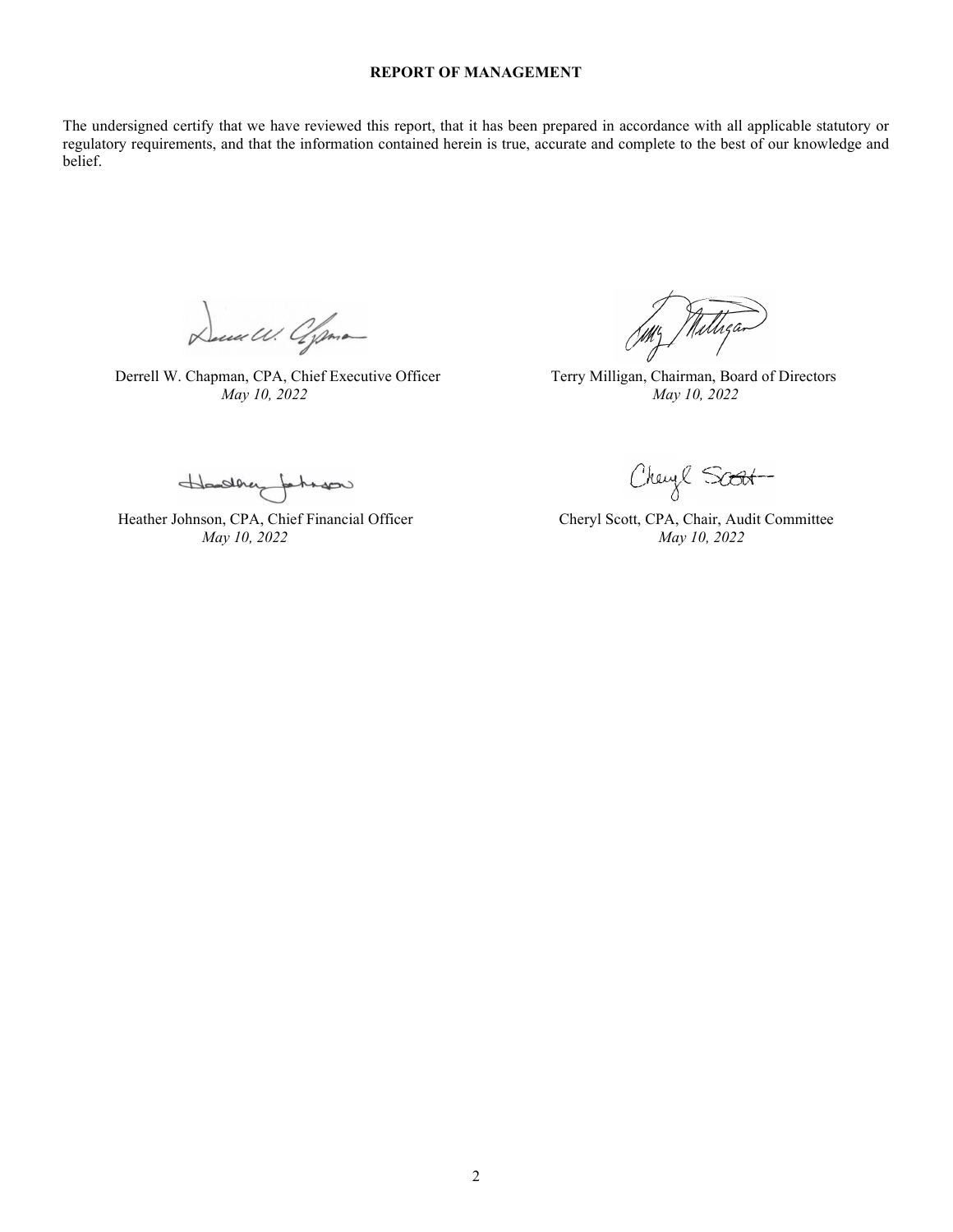# First Quarter 2022 Financial Report

## Table of Contents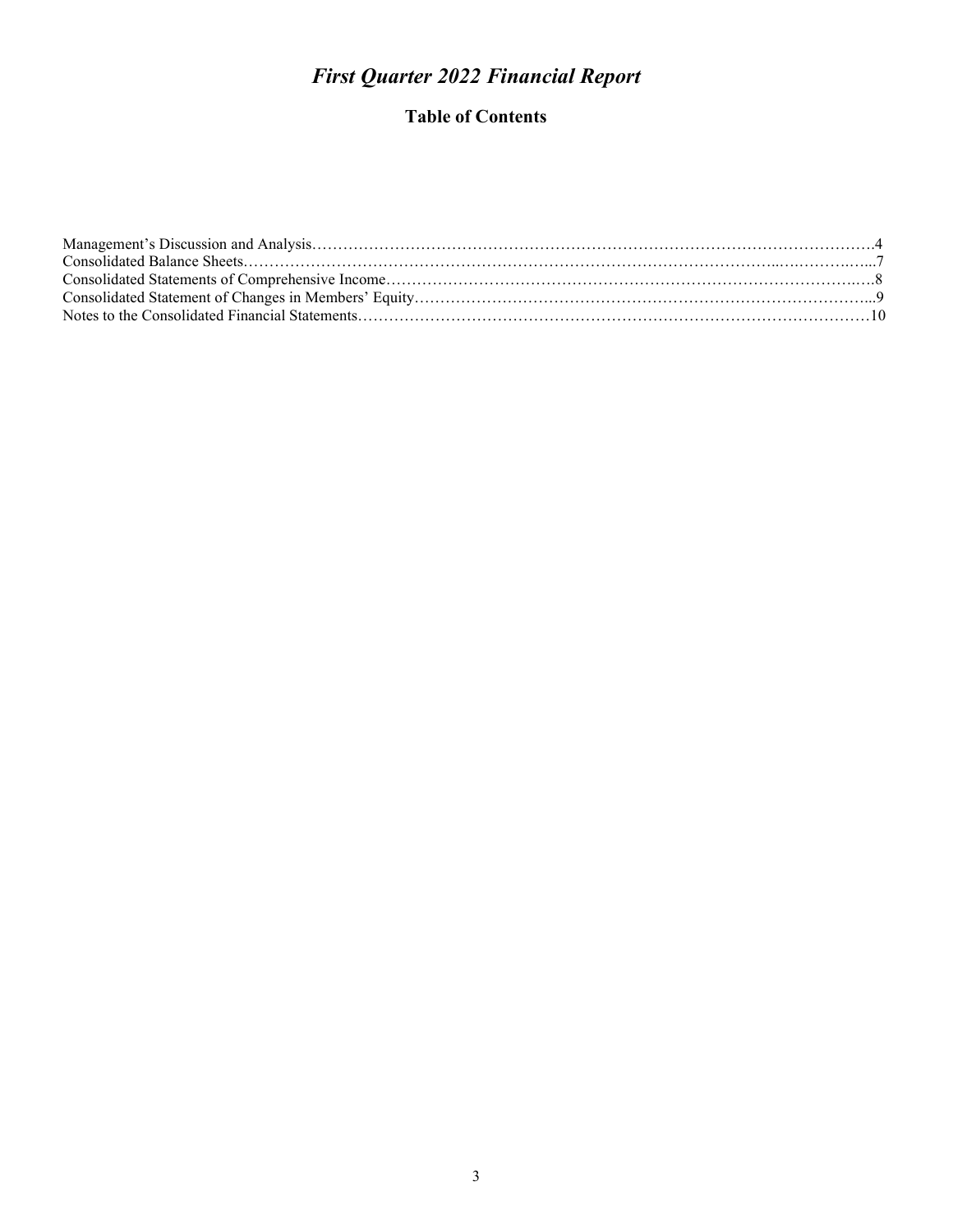## LEGACY AG CREDIT, ACA MANAGEMENT'S DISCUSSION AND ANALYSIS

(dollars in thousands, except as noted)

The following commentary reviews the financial performance of the Legacy Ag Credit, ACA ("Legacy" or "association"), for the quarter ended March 31, 2022. These comments should be read in conjunction with the accompanying financial statements and the December 31, 2021 Annual Report to Stockholders.

The association is a member of the Farm Credit System ("System"), a nationwide network of cooperatively owned financial institutions established by and subject to the provisions of the Farm Credit Act of 1971, as amended, and the regulations of the Farm Credit Administration (FCA) promulgated thereunder.

The consolidated financial statements comprise the operations of the ACA and its wholly-owned subsidiaries. The consolidated financial statements were prepared under the oversight of the association's audit committee.

#### Significant Events:

American Rescue Plan Act of 2021

The American Rescue Plan Act of 2021 ("Plan"), signed into law on March 11, 2021, includes provisions for the U.S. Department of Agriculture ("USDA") to pay \$4 billion toward debt relief for socially disadvantaged farmers and ranchers with qualifying Farm Service Agency ("FSA") Direct and Guaranteed Farm Loans and Farm Storage Facility Loans ("FSFL"). Credit enhancement programs offered by the USDA/FSA have been an important part of Legacy's lending efforts, allowing the association increased exposure to the poultry industry in its loan portfolio. Legacy has identified a certain segment of its portfolio which could potentially qualify for debt relief under the Plan. Any such repayments could materially impact loan growth goals and net income for 2022 and beyond. It is too early to ascertain the exact impact on the portfolio; therefore, developments are being closely monitored. relief for socially disadvantaged farmers and ranchers with qualifying Farm<br>mortana s and Farm Storage Facility Loans: ("FSFL"). Credit enhancement<br>mportant part of Legacy's lending efforts, allowing the association incre

#### Loan Portfolio

Total loans outstanding at March 31, 2022, including nonaccrual loans and sales contracts, were \$355,150,047 compared to \$344,279,818 at December 31, 2021, reflecting an increase of 3.16%. Nonaccrual loans as a percentage of total loans outstanding were 0.74% at March 31, 2022, compared to 0.78% at December 31, 2021.

The association recorded \$1,200 in recoveries and \$0 in charge-offs for the quarter ended March 31, 2022, and \$900 in recoveries and \$9,906 in charge-offs for the same period in 2021. The association's allowance for loan losses was 0.40% and 0.41% of total loans outstanding as of March 31, 2022, and December 31, 2021, respectively.

## Risk Exposure

High-risk assets include nonaccrual loans, loans that are past due 90 days or more and still accruing interest, formally restructured loans and other property owned. The following table illustrates the association's components and trends of high-risk assets.

|                       | <b>March 31, 2022</b> |                | December 31, 2021 |          |
|-----------------------|-----------------------|----------------|-------------------|----------|
|                       | Amount                | $\frac{6}{10}$ | Amount            | $\%$     |
| Nonaccrual            | 2.620.538             | 74.8%          | 2,681,965         | 74.9%    |
| Formally restructured | 881.686               | 25.2%          | 900,039           | $25.1\%$ |
| Total                 | 3.502.224             | 100.0%         | 5,582,004         | 100.0%   |

## Results of Operations

The association had net income of \$1,251,275 for the three months ended March 31, 2022, as compared to net income of \$983,301 for the same period in 2021, reflecting an increase of 27.25%. Net interest income was \$2,411,390 for the three months ended March 31, 2022, compared to \$2,179,831 for the same period in 2021.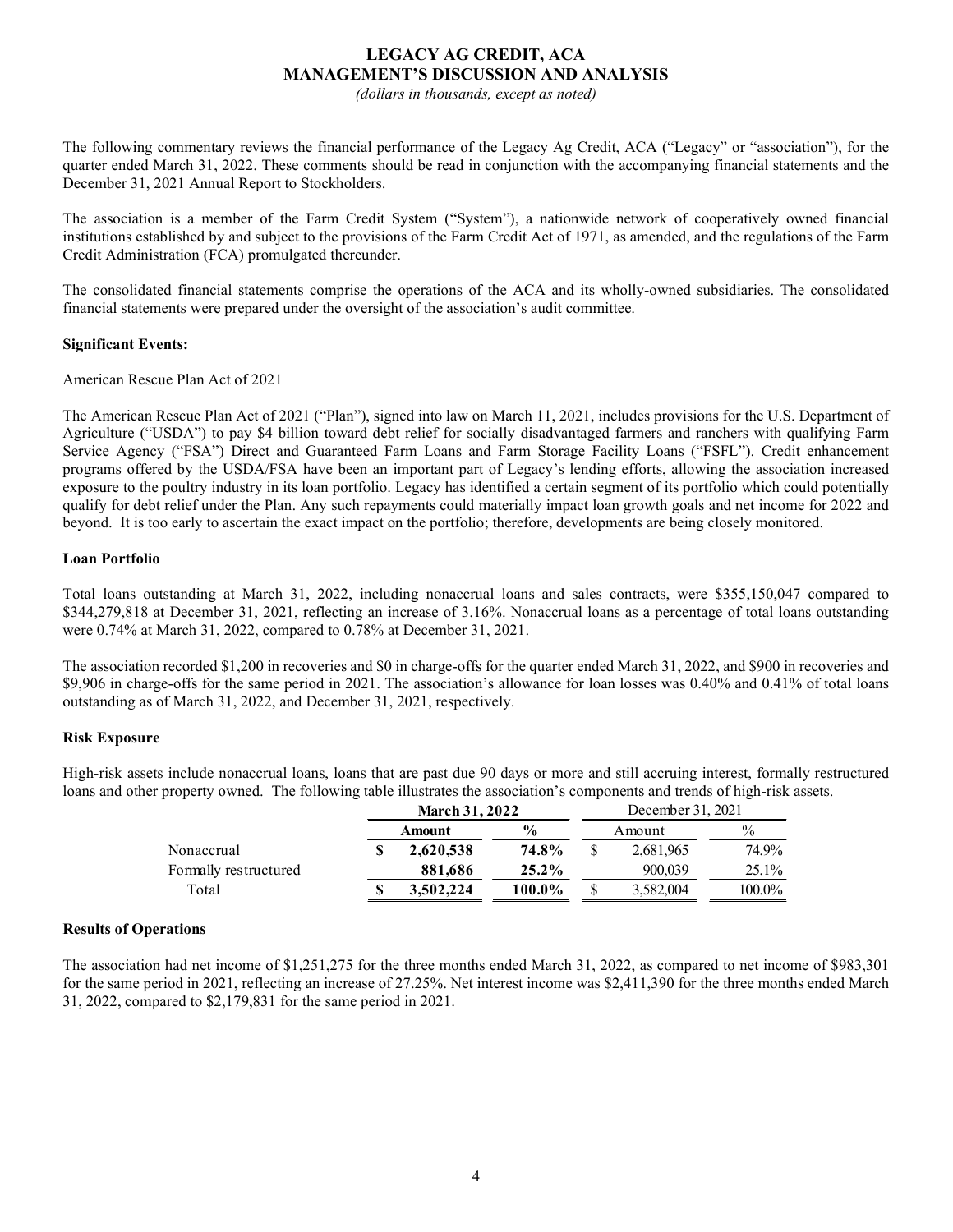|                                        |                                                 |                                   | <b>Three Months Ended</b>                |                            |
|----------------------------------------|-------------------------------------------------|-----------------------------------|------------------------------------------|----------------------------|
|                                        | March 31,                                       |                                   |                                          | March 31,                  |
|                                        | 2022                                            |                                   |                                          | 2021                       |
|                                        | Average                                         |                                   | Average                                  |                            |
|                                        | <b>Balance</b>                                  | <b>Interest</b>                   | Balance                                  | Interest                   |
| Loans                                  | \$350,371,471                                   | 3,907,968<br>-S                   | \$ 306,849,922                           | $\mathcal{S}$<br>3,482,282 |
| Interest-bearing liabilities           | 293,196,734                                     | 1,496,578                         | 251,134,678                              | 1,302,451                  |
| Impact of capital                      | \$57,174,737                                    |                                   | $\mathbb{S}$<br>55,715,244               |                            |
| Net interest income                    |                                                 | 2,411,390<br>S,                   |                                          | 2,179,831<br>\$            |
|                                        |                                                 |                                   |                                          |                            |
|                                        | 2022                                            |                                   |                                          | 2021                       |
|                                        | <b>Average Yield</b>                            |                                   |                                          | Average Yield              |
| Yield on loans                         | 4.52%                                           |                                   |                                          | 4.60%                      |
| Cost of interest-bearing liabilities   | 2.07%                                           |                                   |                                          | 2.10%                      |
| Interest rate spread                   | 2.45%                                           |                                   |                                          | 2.50%                      |
| Net interest income as a percentage of |                                                 |                                   |                                          |                            |
| average earning assets                 | 2.79%                                           |                                   |                                          | 2.88%                      |
|                                        |                                                 |                                   |                                          |                            |
|                                        |                                                 | Three months ended:               |                                          |                            |
|                                        |                                                 | March 31, 2022 vs. March 31, 2021 |                                          |                            |
|                                        |                                                 | Increase (decrease) due to        |                                          |                            |
| Interest income - loans                | <b>Volume</b><br>493,899<br>S.                  | Rate<br>$\overline{\mathbf{s}}$   | <b>Total</b><br>$\mathbf{\$}$<br>425,686 |                            |
| Interest expense                       |                                                 | (68,213)<br>(24, 016)             | 194,127                                  |                            |
| Net interest income                    | 218,143<br>$\boldsymbol{\mathsf{S}}$<br>275,756 | $\mathbf S$<br>(44, 197)          | 231,559<br>-S                            |                            |
|                                        |                                                 |                                   |                                          |                            |

|                         |   |         |   | Three months ended:               |   |         |
|-------------------------|---|---------|---|-----------------------------------|---|---------|
|                         |   |         |   | March 31, 2022 vs. March 31, 2021 |   |         |
|                         |   |         |   | Increase (decrease) due to        |   |         |
|                         |   | Volume  |   | Rate                              |   | Total   |
| Interest income - loans | S | 493,899 | S | (68, 213)                         | S | 425,686 |
| Interest expense        |   | 218,143 |   | (24, 016)                         |   | 194.127 |
| Net interest income     |   | 275,756 |   | (44, 197)                         |   | 231,559 |

Interest income for the three months ended March 31, 2022, increased by \$425,686, or 12.22 from the same period of 2021, primarily due to an increase in loan volume that was partially offset by declines in yields on earning assets. Interest expense for the three months ended March 31, 2022, increased by \$194,127 from the same period of 2021 due to a slight decrease in the cost of interest-bearing liabilities offset by an increase in note payable. Average loan volume for the first quarter of 2022 was \$350,371,471, compared to \$306,849,922 in the first quarter of 2021. The average net interest rate spread on the loan portfolio for the first quarter of 2022 was 2.45%, compared to 2.50% in the first quarter of 2021.

 The association's return on average assets for the three months ended March 31, 2022, was 1.41% compared to 1.26% for the same period in 2021. The association's return on average equity for the three months ended March 31, 2022, was 7.86%, compared to 6.44% for the same period in 2021.

#### Liquidity and Funding Sources

The association secures the majority of its lendable funds from the Farm Credit Bank of Texas (the bank), which obtains its funds through the issuance of System-wide obligations and with lendable equity. The following schedule summarizes the association's borrowings.

|                                  | March 31,     | December 31,  |
|----------------------------------|---------------|---------------|
|                                  | 2022          | 2021          |
| Note payable to the bank         | \$300,302,302 | \$286,451,817 |
| Accrued interest on note payable | 529,863       | 495,812       |
| Total                            | \$300,832,165 | \$286,947,629 |

The association operates under a general financing agreement (GFA) with the bank. The current GFA is effective through September 30, 2022. The primary source of liquidity and funding for the association is a direct loan from the bank. The outstanding balance of \$300,302,302 as of March 31, 2022, is recorded as a liability on the association's balance sheet. The note carried a weighted average interest rate of 2.07% at March 31, 2022. The indebtedness is collateralized by a pledge of substantially all of the association's assets to the bank and is governed by the general financing agreement. The increase in note payable to the bank and related accrued interest payable since December 31, 2021, is due to the association's increase in loan volume. The association's own funds, which represent the amount of the association's loan portfolio funded by the association's equity, was \$53,620,928 at March 31, 2022. The maximum amount the association may borrow from the bank as of March 31, 2022, was \$351,903,546 as defined by the general financing agreement. The indebtedness continues in effect until the expiration date of the general financing agreement, which is September 30,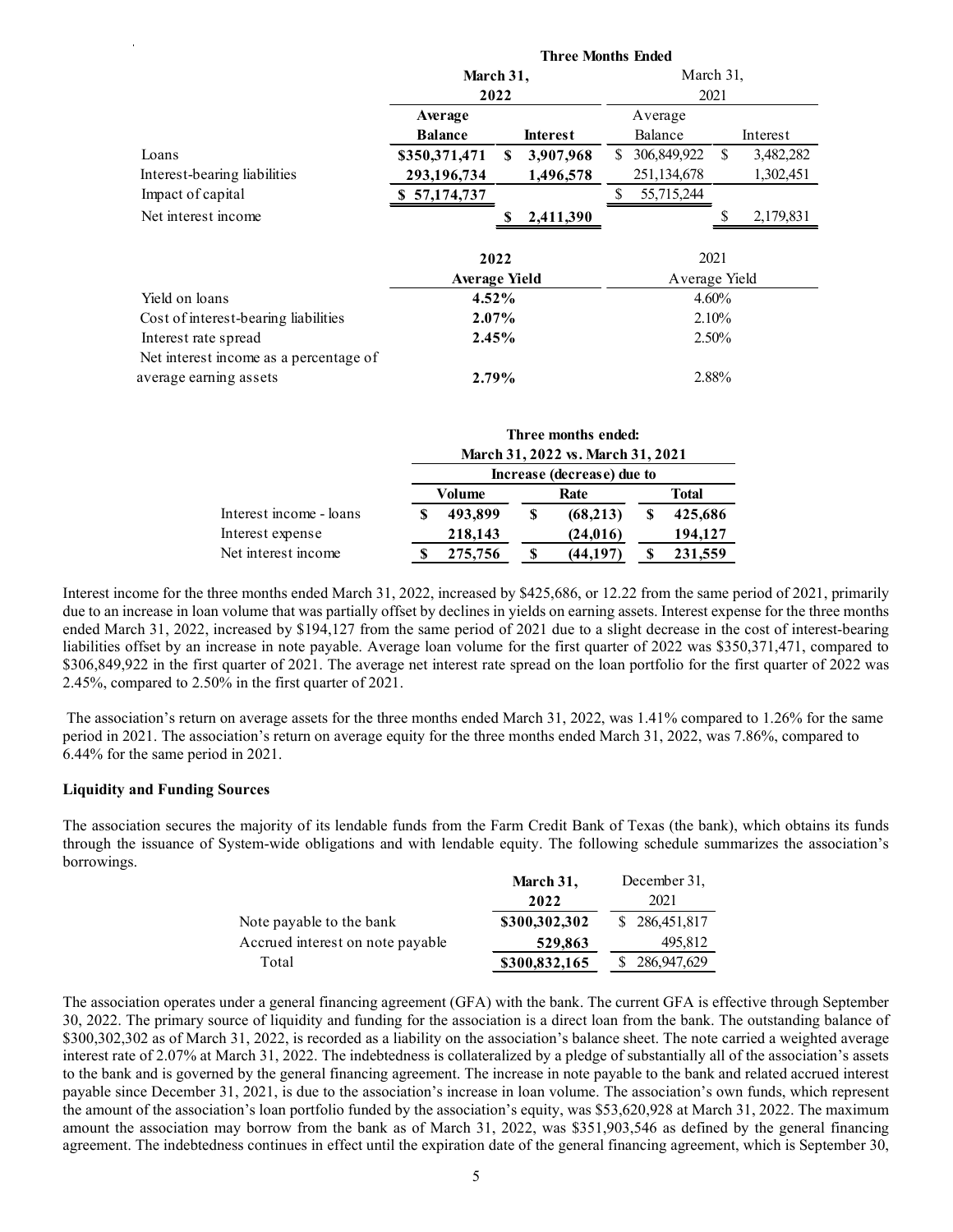2022, unless sooner terminated by the bank upon the occurrence of an event of default, or by the association, in the event of a breach of this agreement by the bank, upon giving the bank 30 calendar days' prior written notice, or in all other circumstances, upon giving the bank 120 days' prior written notice.

## Capital Resources

The association's capital position decreased by \$1,559,858 at March 31, 2022, compared to December 31, 2021 due to the establishment of a \$2,845,692 patronage payable during the first quarter of 2022. The association's debt as a ratio of members' equity was 4.78:1 as of March 31, 2022, compared to 4.45:1 as of December 31, 2021.

Farm Credit Administration regulations require us to maintain minimums for various regulatory capital ratios. New regulations became effective January 1, 2017, which replaced the previously required core surplus and total surplus ratios with common equity tier 1, tier 1 capital, and total capital risk-based capital ratios. The new regulations also added tier 1 leverage and unallocated retained earnings and equivalents (UREE) ratios. The permanent capital ratio continues to remain in effect, with some modifications to align with the new regulations. As of March 31, 2022, the association exceeded all regulatory capital requirements.

## Significant Recent Accounting Pronouncements

Refer to Note 1 – "Organization and Significant Accounting Policies" in this quarterly report for disclosures of recent accounting pronouncements which may impact the association's consolidated financial position and results of operations and for critical accounting policies.

## Relationship With the Farm Credit Bank of Texas

The association's financial condition may be impacted by factors that affect the bank. The financial condition and results of operations of the bank may materially affect the stockholder's investment in the association. The Management's Discussion and Analysis and Notes to Financial Statements contained in the 2021 Annual Report of Legacy Ag Credit, ACA more fully describe the association's relationship with the bank.

The annual and quarterly stockholder reports of the bank are available free of charge, upon request. These reports can be obtained by writing to Farm Credit Bank of Texas, Corporate Communications, P.O. Box 202590, Austin, Texas 78720, or by calling (512) 483- 9204. The annual and quarterly stockholder reports for the bank are also available on its website at www.farmcreditbank.com.

The association's quarterly stockholder reports are also available free of charge, upon request. These reports can be obtained by writing to Legacy Ag Credit, ACA, 303 Connally St., Sulphur Springs, TX 75482 or calling (903) 885-9566. The annual and quarterly stockholder reports for the association are also available on its website at www.legacyaca.com. Copies of the association's quarterly stockholder reports can also be requested by e-mailing sherry.sturgis@legacyaca.com.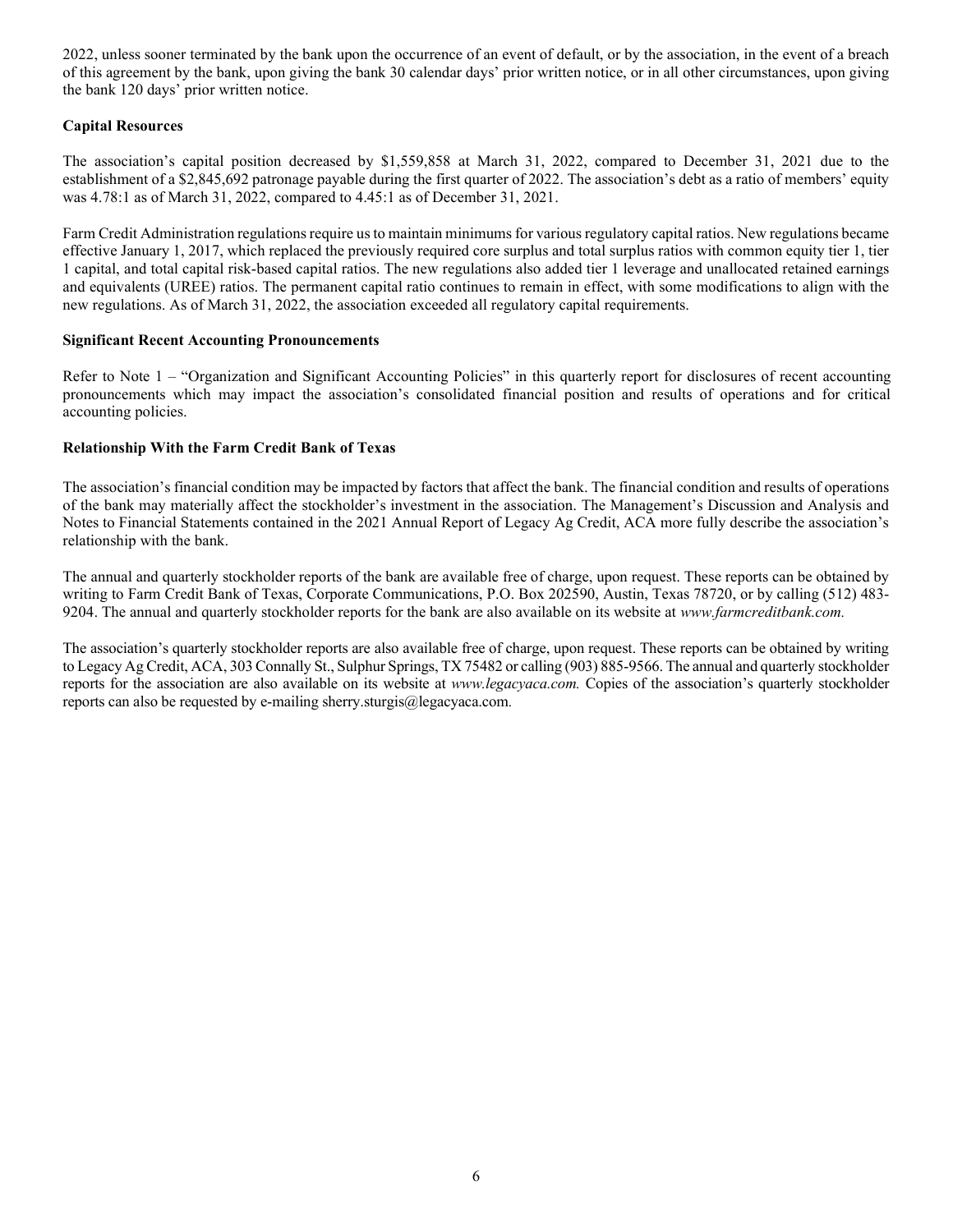## CONSOLIDATED BALANCE SHEETS

|                                                                     |              | March 31,<br>2022<br>(unaudited) |              | December 31,<br>2021 |
|---------------------------------------------------------------------|--------------|----------------------------------|--------------|----------------------|
| <b>ASSETS</b>                                                       |              |                                  |              |                      |
| Cash                                                                | \$           | 105,810                          | \$           | 104,802              |
| Loans                                                               |              | 355,150,047                      |              | 344,279,818          |
| Less: allowance for loan losses                                     |              | 1,435,386                        |              | 1,417,406            |
| Net loans                                                           |              | 353,714,661                      |              | 342,862,412          |
| Accrued interest receivable                                         |              | 1,794,106                        |              | 1,188,891            |
| Investment in and receivable from the Farm<br>Credit Bank of Texas: |              |                                  |              |                      |
| Capital stock                                                       |              | 5,192,520                        |              | 5,192,520            |
| Other                                                               |              | 722,331                          |              | 177,250              |
| Premises and equipment, net                                         |              | 4,301,160                        |              | 4,276,339            |
| Other assets                                                        |              | 300,046                          |              | 192,012              |
| Total assets                                                        | $\mathbf{s}$ | 366,130,634                      | $\mathbb{S}$ | 353,994,226          |
| <b>LIABILITIES</b>                                                  |              |                                  |              |                      |
| Note payable to the Farm Credit Bank of Texas                       | \$           | 300,302,302                      | \$           | 286,451,817          |
| Advance conditional payments                                        |              |                                  |              | 1,433                |
| Accrued interest payable                                            |              | 529,874                          |              | 495,920              |
| Drafts outstanding                                                  |              | 78,516                           |              | 178,325              |
| Other liabilities                                                   |              | 1,864,293                        |              | 1,951,224            |
| <b>Total</b> liabilities                                            |              | 302,774,985                      |              | 289,078,719          |
| <b>MEMBERS' EQUITY</b>                                              |              |                                  |              |                      |
| Capital stock and participation certificates                        |              | 1,206,810                        |              | 1,171,860            |
| Unallocated retained earnings                                       |              | 62,147,818                       |              | 63,742,235           |
| Accumulated other comprehensive income (loss)                       |              | 1,021                            |              | 1,412                |
| Total members' equity                                               |              | 63,355,649                       |              | 64,915,507           |
| Total liabilities and members' equity                               | \$           | 366,130,634                      | \$           | 353,994,226          |

The accompanying notes are an integral part of these combined financial statements.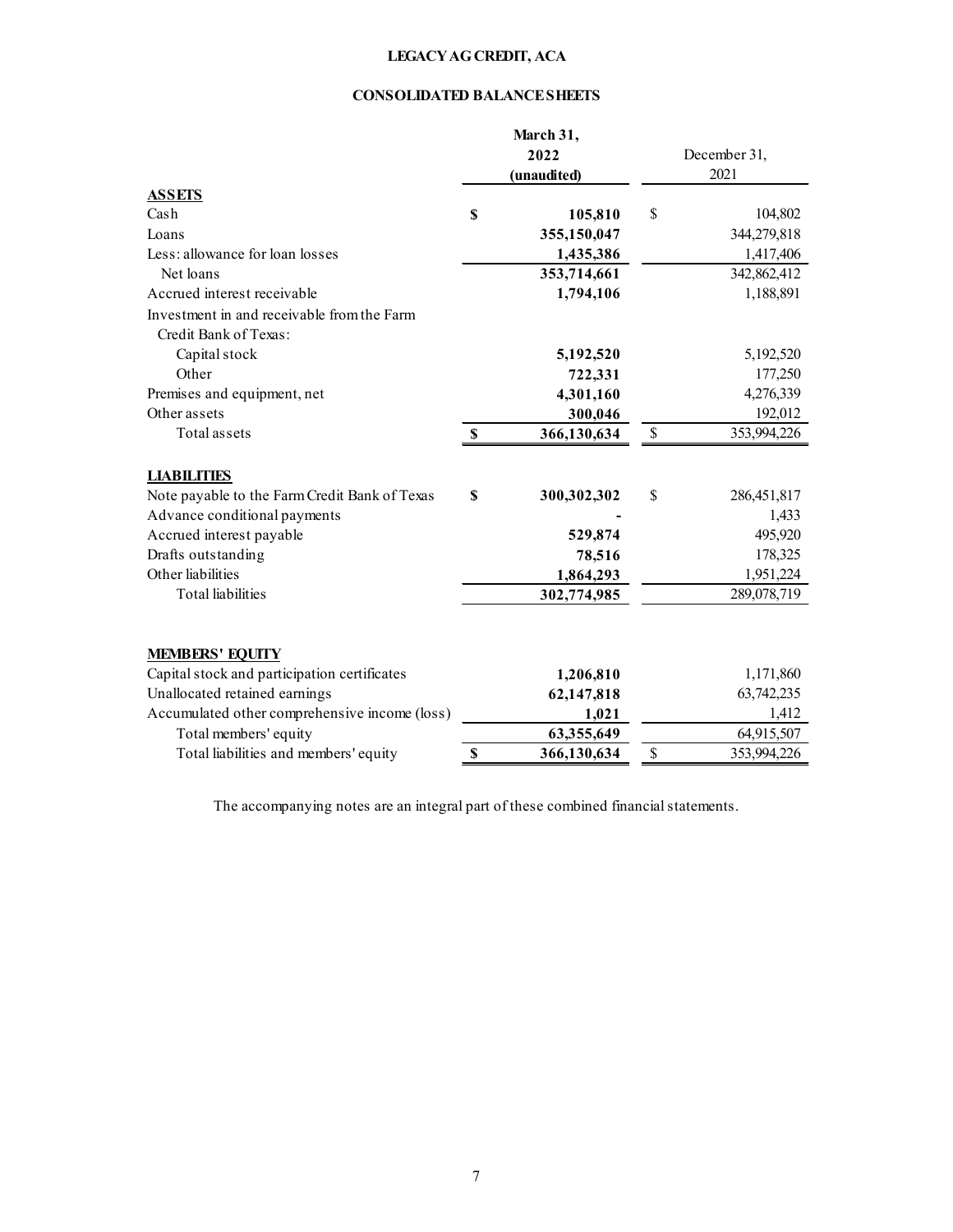## CONSOLIDATED STATEMENTS OF COMPREHENSIVE INCOME

(unaudited)

|                                                    | Three Months Ended |           |           |
|----------------------------------------------------|--------------------|-----------|-----------|
|                                                    |                    | March 31, |           |
|                                                    | 2022               |           | 2021      |
| <b>INTEREST INCOME</b><br>Loans                    | \$<br>3,907,968    | \$        | 3,482,282 |
|                                                    |                    |           |           |
| <b>INTEREST EXPENSE</b>                            |                    |           |           |
| Note payable to the Farm Credit Bank of Texas      | 1,496,578          |           | 1,302,451 |
| Net interest income                                | 2,411,390          |           | 2,179,831 |
| PROVISION FOR LOAN LOSSES                          | 16,780             |           | 66,893    |
| Net interest income after                          |                    |           |           |
| provision for loan losses                          | 2,394,610          |           | 2,112,938 |
| <b>NONINTEREST INCOME</b>                          |                    |           |           |
| Income from the Farm Credit Bank of Texas:         |                    |           |           |
| Patronage income                                   | 500,555            |           | 361,458   |
| Loan fees                                          | 107,677            |           | 167,799   |
| Financially related services income                | 78                 |           | 72        |
| Gain (loss) on sale of premises and equipment, net |                    |           | 69,915    |
| Other noninterest income                           | 47,092             |           | 36,997    |
| Total noninterest income                           |                    |           |           |
|                                                    | 655,402            |           | 636,241   |
| <b>NONINTEREST EXPENSES</b>                        |                    |           |           |
| Salaries and employee benefits                     | 1,127,588          |           | 1,097,783 |
| Directors' expense                                 | 81,858             |           | 43,989    |
| Purchased services                                 | 134,603            |           | 163,294   |
| Travel                                             | 70,258             |           | 47,725    |
| Occupancy and equipment                            | 132,856            |           | 123,933   |
| Communications                                     | 22,394             |           | 27,870    |
| Advertising                                        | 27,953             |           | 56,825    |
| Public and member relations                        | 30,386             |           | 40,108    |
| Supervisory and exam expense                       | 30,061             |           | 28,694    |
| Insurance Fund premiums                            | 89,062             |           | 76,155    |
| Other components of net periodic postretirement    |                    |           |           |
| benefit cost                                       |                    |           |           |
|                                                    | 1,771              |           | 1,537     |
| Other noninterest expense                          | 49,947             |           | 57,965    |
| Total noninterest expenses                         | 1,798,737          |           | 1,765,878 |
| <b>NET INCOME</b>                                  | 1,251,275          |           | 983,301   |
| Other comprehensive income:                        |                    |           |           |
| Change in postretirement benefit plans             | (391)              |           | (391)     |
| <b>COMPREHENSIVE INCOME</b>                        | \$<br>1,250,884    | \$        | 982,910   |
|                                                    |                    |           |           |
|                                                    |                    |           |           |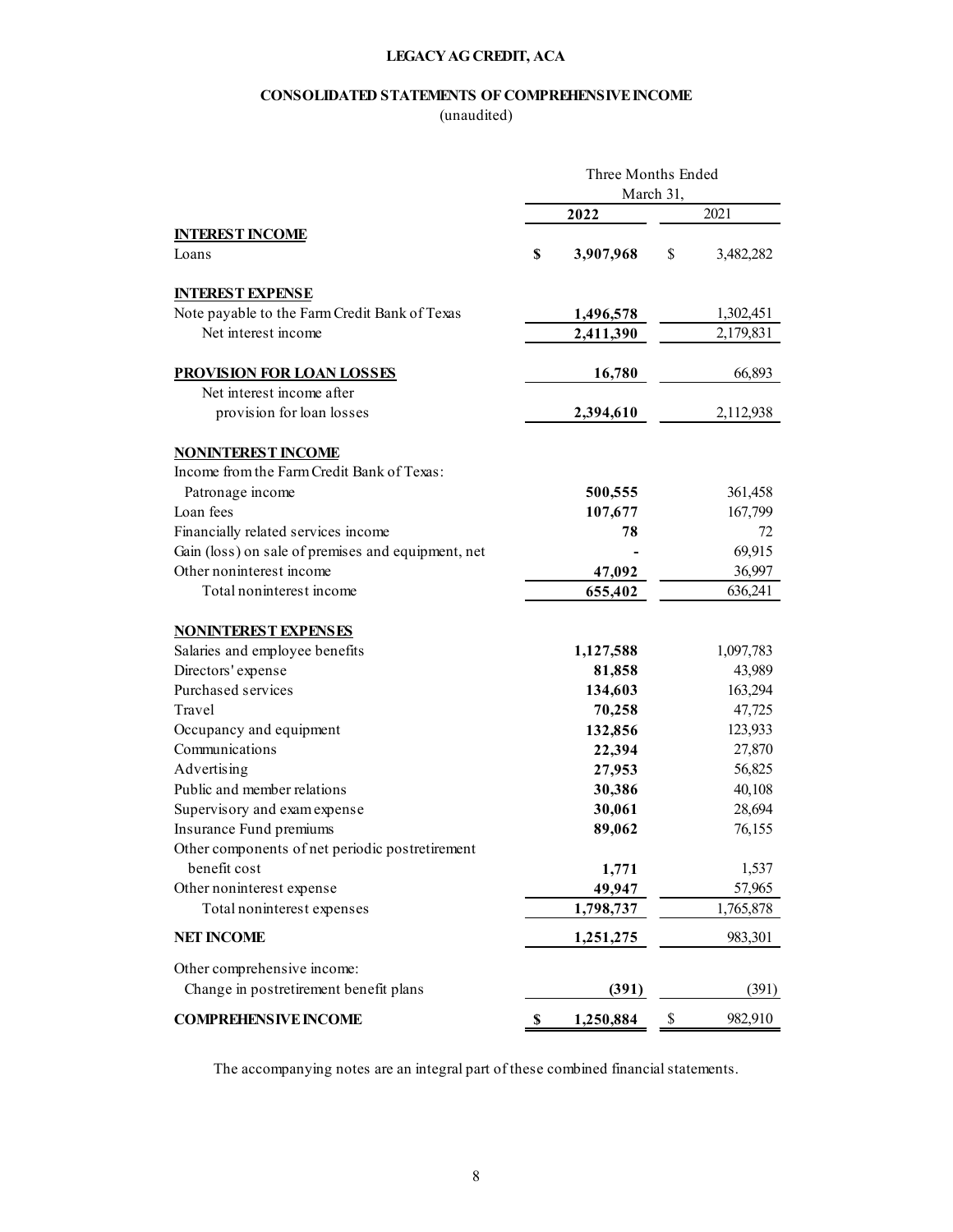## CONSOLIDATED STATEMENT OF CHANGES IN MEMBERS' EQUITY

|                                                                                                          |    | (unaudited)<br>Capital Stock/        | LEGACY AG CREDIT, ACA | CONSOLIDATED STATEMENT OF CHANGES IN MEMBERS' EQUITY |              | Accumulated<br>Other           |                           | <b>Total</b>              |
|----------------------------------------------------------------------------------------------------------|----|--------------------------------------|-----------------------|------------------------------------------------------|--------------|--------------------------------|---------------------------|---------------------------|
|                                                                                                          |    | Participation<br><b>Certificates</b> |                       | <b>Retained Earnings</b><br>Unallocated              |              | Comprehensive<br>Income (Loss) |                           | Members'<br><b>Equity</b> |
| Balance at December 31, 2020<br>Comprehensive income                                                     | S  | 1,084,410                            | \$                    | 62,004,242<br>983,301                                | \$           | 6,987<br>(391)                 | $\mathbb{S}$              | 63,095,639<br>982,910     |
| Capital stock/participation certificates<br>and allocated retained earnings issued                       |    | 63,340                               |                       |                                                      |              |                                |                           | 63,340                    |
| Capital stock/participation certificates<br>and allocated retained earnings retired<br>Patronage payable |    | (41,390)                             |                       | (2,469,972)                                          |              |                                |                           | (41,390)<br>(2,469,972)   |
| Balance at March 31, 2021                                                                                | -S | 1,106,360                            | $\mathbb{S}$          | 60,517,571                                           | $\mathbb{S}$ | 6,596                          | $\mathbb{S}$              | 61,630,527                |
| Balance at December 31, 2021<br>Comprehensive income                                                     | \$ | 1,171,860                            | \$                    | 63,742,235<br>1,251,275                              | \$           | 1,412<br>(391)                 | $\boldsymbol{\mathsf{S}}$ | 64,915,507<br>1,250,884   |
| Capital stock/participation certificates<br>and allocated retained earnings issued                       |    | 69,055                               |                       |                                                      |              |                                |                           | 69,055                    |
| Capital stock/participation certificates<br>and allocated retained earnings retired                      |    | (34, 105)                            |                       |                                                      |              |                                |                           | (34, 105)                 |
| Patronage payable<br><b>Balance at March 31, 2022</b>                                                    | \$ | 1,206,810                            | $\mathbf{\$}$         | (2,845,692)<br>62,147,818                            | $\mathbf S$  | 1,021                          | $\boldsymbol{\mathsf{s}}$ | (2,845,692)<br>63,355,649 |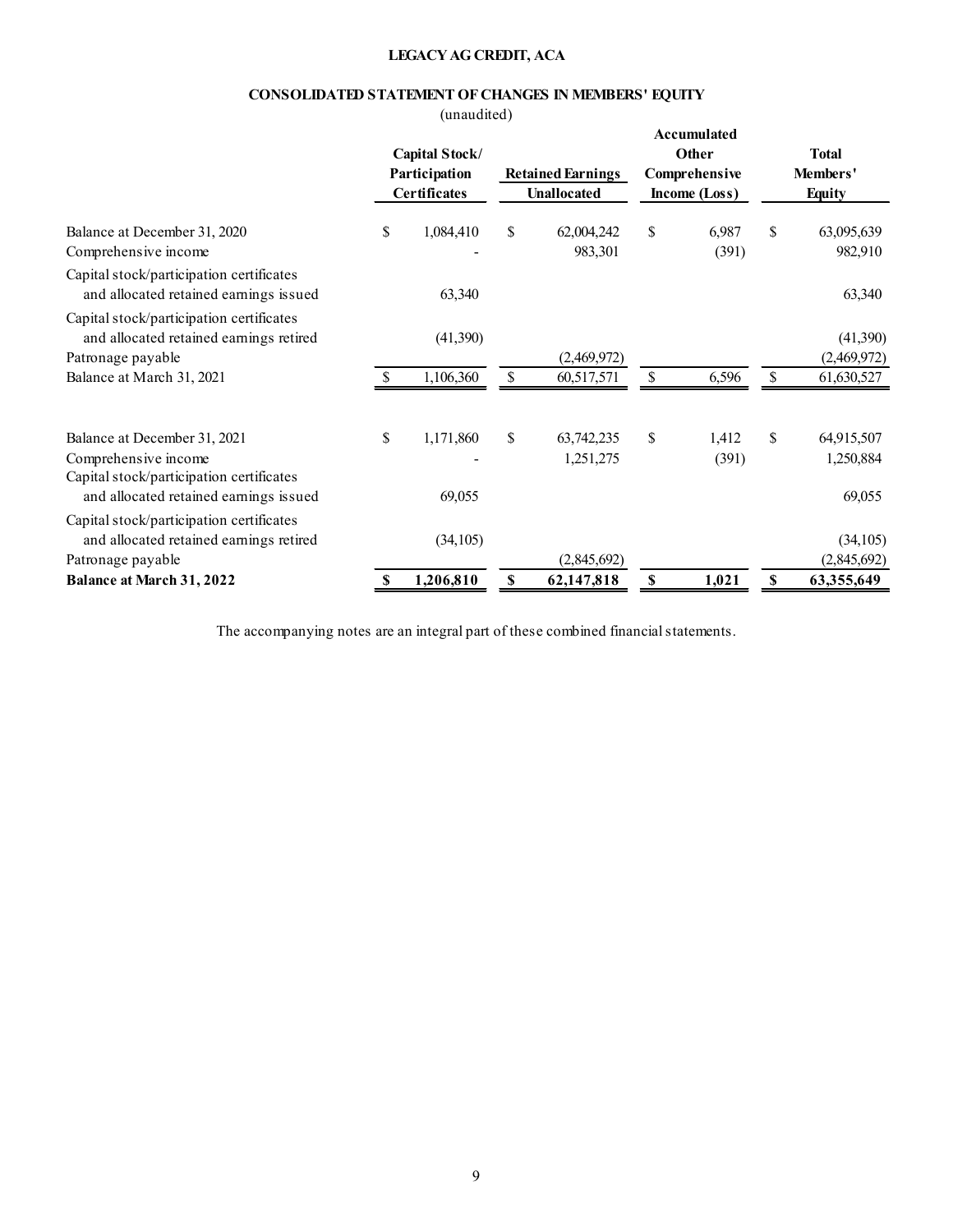## LEGACY AG CREDIT, ACA NOTES TO THE CONSOLIDATED FINANCIAL STATEMENTS

Unaudited

## NOTE 1 — ORGANIZATION AND SIGNIFICANT ACCOUNTING POLICIES:

Legacy Ag Credit, ACA (Agricultural Credit Association) is a member-owned cooperative that provides credit and credit-related services to or for the benefit of eligible borrowers/stockholders for qualified agricultural purposes. The association serves the counties of Franklin, Gregg, Harrison, Hopkins, Kaufman, Marion, Rains, Upshur, Van Zandt, and Wood in the state of Texas. The association is a lending institution of the Farm Credit System (the System), which was established by Acts of Congress to meet the needs of American agriculture.

The accompanying unaudited financial statements have been prepared in accordance with accounting principles generally accepted in the U.S. (GAAP) for interim financial information. Accordingly, they do not include all of the disclosures required by GAAP for annual financial statements and should be read in conjunction with the audited financial statements as of and for the year ended December 31, 2021, as contained in the 2021 Annual Report to Stockholders.

In the opinion of management, the accompanying consolidated financial statements contain all adjustments necessary for a fair presentation of the interim financial condition and results of operations and conform with generally accepted accounting principles (GAAP), except for the inclusion of a statement of cash flows. GAAP require a business enterprise that provides a set of financial statements reporting both financial position and results of operations to also provide a statement of cash flows for each period for which results of operations are provided. In regulations issued by FCA, associations have the option to exclude statements of cash flows in interim financial statements. Therefore, the association has elected not to include a statement of cash flows in these consolidated financial statements. These interim financial statements should be read in conjunction with the audited financial statements as of and for the year ended December 31, 2021, as contained in the 2021 Annual Report to Stockholders. The preparation of financial statements in accordance with GAAP requires management to make estimates and assumptions that affect the amounts reported in the financial statements and accompanying notes. Actual results could differ from those estimates. The results of operations for interim periods are not necessarily indicative of the results to be expected for the full year ending December 31, 2022. Descriptions of the significant accounting policies are included in the 2021 Annual Report to Stockholders. In the opinion of management, these policies and the presentation of the interim financial condition and results of operations conform with GAAP and prevailing practices within the banking industry.

In June 2016, the FASB issued guidance entitled "Measurement of Credit Losses on Financial Instruments." The guidance replaces the current incurred loss impairment methodology with a methodology that reflects expected credit losses and requires consideration of a broader range of reasonable and supportable information to inform credit loss estimates. Credit losses relating to available-forsale securities would also be recorded through an allowance for credit losses. For public business entities that are not U.S. Securities and Exchange Commission filers this guidance was to become effective for interim and annual periods beginning after December 15, 2020, with early application permitted. In November 2019, the FASB issued an update that amends the mandatory effective date for this guidance for certain entities. The change resulted from a change in the effective date philosophy that extends and simplifies the adoption by staggering the dates between large public entities and other entities. As a result of the change, the new credit loss standard, for those entities qualifying for the delay, becomes effective for interim and annual reporting periods beginning after December 15, 2022, with early adoption permitted. System institutions qualify for the delay in the adoption date. The System continues to evaluate the impact of adoption on the System's financial condition and its results of operations.

The consolidated financial statements comprise the operations of the ACA and its wholly-owned subsidiaries. The preparation of these consolidated financial statements requires the use of management's estimates. The results for the quarter ended March 31, 2022, are not necessarily indicative of the results to be expected for the year ended December 31, 2022. Certain amounts in the prior period's financial statements have been reclassified to conform to current financial statement presentation.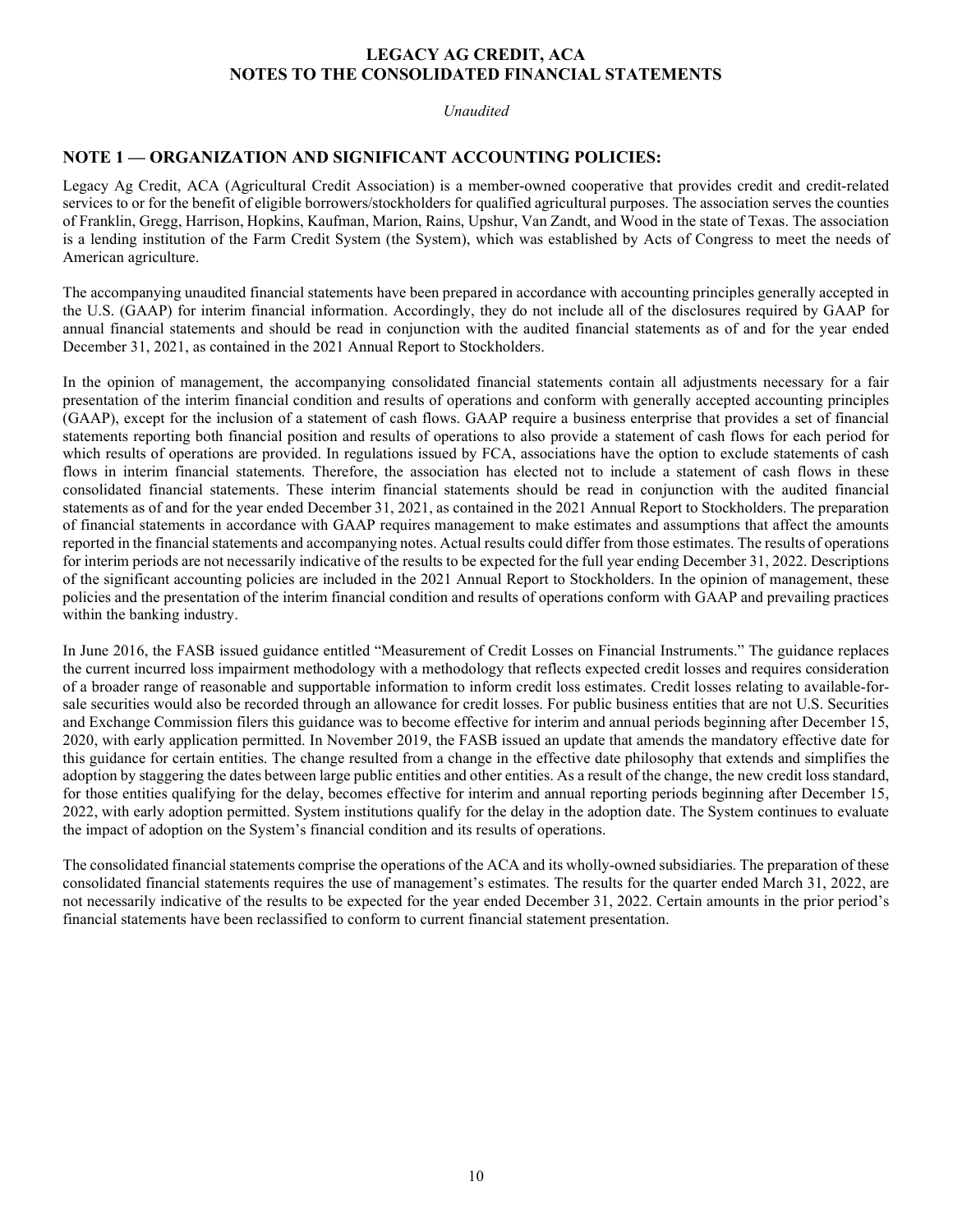## NOTE 2 — LOANS AND ALLOWANCE FOR LOAN LOSSES:

#### A summary of loans follows:

| ws:           | <b>AND ALLOWANCE FOR LOAN LOSSES:</b>                                                                                                                                                                                        |                         |                |                          |                              |                         |                       |
|---------------|------------------------------------------------------------------------------------------------------------------------------------------------------------------------------------------------------------------------------|-------------------------|----------------|--------------------------|------------------------------|-------------------------|-----------------------|
|               |                                                                                                                                                                                                                              |                         |                |                          |                              |                         |                       |
|               |                                                                                                                                                                                                                              |                         |                |                          |                              |                         |                       |
|               |                                                                                                                                                                                                                              |                         |                |                          |                              |                         |                       |
|               |                                                                                                                                                                                                                              |                         |                |                          |                              |                         |                       |
|               |                                                                                                                                                                                                                              |                         |                |                          |                              |                         |                       |
|               |                                                                                                                                                                                                                              |                         |                |                          |                              |                         |                       |
|               |                                                                                                                                                                                                                              |                         |                |                          |                              |                         |                       |
|               |                                                                                                                                                                                                                              |                         |                |                          |                              |                         |                       |
|               |                                                                                                                                                                                                                              |                         | March 31,      |                          | December 31,                 |                         |                       |
|               |                                                                                                                                                                                                                              |                         | 2022           |                          | 2021                         |                         |                       |
|               | Loan Type                                                                                                                                                                                                                    |                         | Amount         |                          | Amount                       |                         |                       |
|               | Production agriculture:                                                                                                                                                                                                      |                         |                |                          |                              |                         |                       |
|               | Real estate mortgage<br>Production and                                                                                                                                                                                       |                         | \$             | 292,736,499              | S.                           | 284,813,145             |                       |
|               | intermediate term                                                                                                                                                                                                            |                         |                | 12,438,714               |                              | 13,434,786              |                       |
| Agribusiness: |                                                                                                                                                                                                                              |                         |                |                          |                              |                         |                       |
|               | Loans to cooperatives                                                                                                                                                                                                        |                         |                | 5,097,109                |                              | 3,172,038               |                       |
|               | Processing and marketing                                                                                                                                                                                                     |                         |                | 17,905,644               |                              | 17,597,455              |                       |
|               | Farm-related business                                                                                                                                                                                                        |                         |                | 3,170,187                |                              | 3,122,997               |                       |
|               | Communication                                                                                                                                                                                                                |                         |                | 7,093,674                |                              | 7,107,097               |                       |
| Energy        |                                                                                                                                                                                                                              |                         |                | 4,561,944                |                              | 4,866,302               |                       |
|               | Water and waste water                                                                                                                                                                                                        |                         |                | 1,997,993                |                              | 2,799,587               |                       |
|               | Rural residential real estate                                                                                                                                                                                                |                         |                | 8,148,547                |                              | 7,366,411               |                       |
| International |                                                                                                                                                                                                                              |                         |                | 1,999,736                |                              |                         |                       |
| Total         |                                                                                                                                                                                                                              |                         |                | 355,150,047              | S.                           | 344,279,818             |                       |
| rch 31, 2022: | s or sells participation interests with other parties in order to diversify risk, manage loan volume and comply<br>nistration regulations. The following table presents information regarding the balances of participations |                         |                |                          |                              |                         |                       |
|               | Other Farm Credit Institutions                                                                                                                                                                                               |                         |                |                          | Non-Farm Credit Institutions |                         | Total                 |
|               | Participations                                                                                                                                                                                                               | Participations          | Participations |                          | Participations               | Participations          | Participations        |
|               | Purchased                                                                                                                                                                                                                    | Sold                    | Purchased      |                          | Sold                         | Purchased               | $\operatorname{Sold}$ |
|               | $\mathbb S$<br>4,852,801                                                                                                                                                                                                     | $\overline{10,018,756}$ | $\mathbb{S}$   | $\overline{\mathcal{S}}$ | $\sim$                       | \$4,852,801             | \$10,018,756          |
| te term       | 3,508,641<br>26,172,939                                                                                                                                                                                                      |                         |                |                          |                              | 3,508,641<br>26,172,939 |                       |
|               | 7,093,674                                                                                                                                                                                                                    |                         |                |                          |                              | 7,093,674               |                       |
|               | 4,561,944                                                                                                                                                                                                                    |                         |                |                          |                              | 4,561,944               |                       |

|                                                                                                                                                                                                                                                                                                                                            | Production and                                   |                |                |                              |                |                           |                         |
|--------------------------------------------------------------------------------------------------------------------------------------------------------------------------------------------------------------------------------------------------------------------------------------------------------------------------------------------|--------------------------------------------------|----------------|----------------|------------------------------|----------------|---------------------------|-------------------------|
|                                                                                                                                                                                                                                                                                                                                            | intermediate term                                |                |                | 12,438,714                   |                | 13,434,786                |                         |
| Agribusiness:                                                                                                                                                                                                                                                                                                                              |                                                  |                |                |                              |                |                           |                         |
|                                                                                                                                                                                                                                                                                                                                            | Loans to cooperatives                            |                |                | 5,097,109                    |                | 3,172,038                 |                         |
|                                                                                                                                                                                                                                                                                                                                            | Processing and marketing                         |                |                | 17,905,644                   |                | 17,597,455                |                         |
|                                                                                                                                                                                                                                                                                                                                            | Farm-related business                            |                |                | 3,170,187                    |                | 3,122,997                 |                         |
| Communication                                                                                                                                                                                                                                                                                                                              |                                                  |                |                | 7,093,674                    |                | 7,107,097                 |                         |
| Energy                                                                                                                                                                                                                                                                                                                                     |                                                  |                |                | 4,561,944                    |                | 4,866,302                 |                         |
|                                                                                                                                                                                                                                                                                                                                            | Water and waste water                            |                |                | 1,997,993                    |                | 2,799,587                 |                         |
|                                                                                                                                                                                                                                                                                                                                            | Rural residential real estate                    |                |                | 8,148,547                    |                | 7,366,411                 |                         |
| International                                                                                                                                                                                                                                                                                                                              |                                                  |                |                | 1,999,736                    |                |                           |                         |
| Total                                                                                                                                                                                                                                                                                                                                      |                                                  |                |                |                              | \$             |                           |                         |
|                                                                                                                                                                                                                                                                                                                                            |                                                  |                |                | 355,150,047                  |                | 344,279,818               |                         |
|                                                                                                                                                                                                                                                                                                                                            | Other Farm Credit Institutions<br>Participations | Participations | Participations | Non-Farm Credit Institutions | Participations | Participations            | Total<br>Participations |
|                                                                                                                                                                                                                                                                                                                                            | Purchased                                        | Sold           |                | Purchased                    | Sold           | Purchased                 | Sold                    |
| The association purchases or sells participation interests with other parties in order to diversify risk, manage loan volume and comply<br>with Farm Credit Administration regulations. The following table presents information regarding the balances of participations<br>purchased and sold at March 31, 2022:<br>Real estate mortgage | 4,852,801                                        | \$10,018,756   | \$             |                              | $\mathbb S$    | \$<br>4,852,801           | \$10,018,756            |
| Production and intermediate term                                                                                                                                                                                                                                                                                                           | 3,508,641                                        |                |                |                              |                | 3,508,641                 |                         |
| Agribusiness                                                                                                                                                                                                                                                                                                                               | 26,172,939                                       |                |                |                              |                | 26,172,939                |                         |
| Communication                                                                                                                                                                                                                                                                                                                              | 7,093,674                                        |                |                |                              |                | 7,093,674                 |                         |
| Energy                                                                                                                                                                                                                                                                                                                                     | 4,561,944                                        |                |                |                              |                | 4,561,944                 |                         |
| Water and waste water                                                                                                                                                                                                                                                                                                                      | 1,997,993                                        |                |                |                              |                | 1,997,993                 |                         |
| International                                                                                                                                                                                                                                                                                                                              | 1,999,736<br>50, 187, 728                        | \$10,018,756   | <sup>\$</sup>  |                              | \$             | 1,999,736<br>\$50,187,728 | \$10,018,756            |

The association is authorized under the Farm Credit Act to accept "advance conditional payments" (ACPs) from borrowers. To the extent the borrower's access to such ACPs is restricted and the legal right of setoff exists, the ACPs are netted against the borrower's related loan balance. Unrestricted advance conditional payments are included in other liabilities. ACPs are not insured, and interest is generally paid by the association on such balances. Balances of ACPs were \$0 and \$1,433 at March 31, 2022, and December 31, 2021, respectively.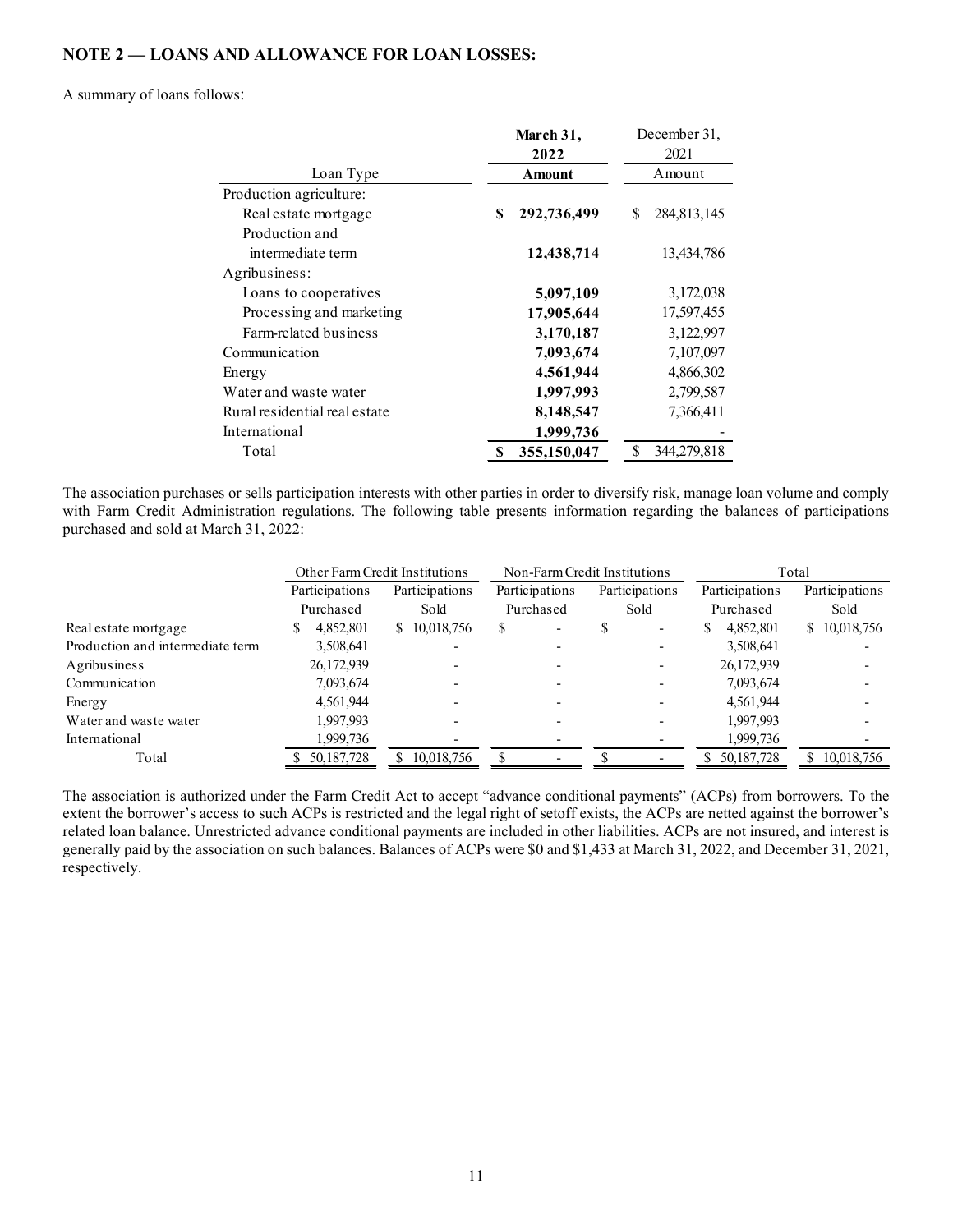Nonperforming assets (including related accrued interest) and related credit quality statistics are as follows:

|                                  | March 31,      | December 31,    |
|----------------------------------|----------------|-----------------|
|                                  | 2022           | 2021            |
| <b>Nonaccrual loans:</b>         |                |                 |
| Real estate mortgage             | 1,469,399<br>S | \$<br>1,530,827 |
| Production and intermediate term | 152,020        | 152,020         |
| Energy                           | 999,118        | 999,118         |
| Total nonaccrual loans           | 2,620,537      | 2,681,965       |
| Accruing restructured loans:     |                |                 |
| Real estate mortgage             | 881,686        | 900,039         |
| Total nonperforming assets       | 3,502,223      | 3,582,004       |

One credit quality indicator utilized by the association is the Farm Credit Administration Uniform Loan Classification System that categorizes loans into five categories. The categories are defined as follows:

- Acceptable assets are expected to be fully collectible and represent the highest quality;
- Other assets especially mentioned (OAEM) assets are currently collectible but exhibit some potential weakness;
- Substandard assets exhibit some serious weakness in repayment capacity, equity and/or collateral pledged on the loan;
- Doubtful assets exhibit similar weaknesses to substandard assets; however, doubtful assets have additional weaknesses in existing factors, conditions and values that make collection in full highly questionable; and
- Loss assets are considered uncollectible.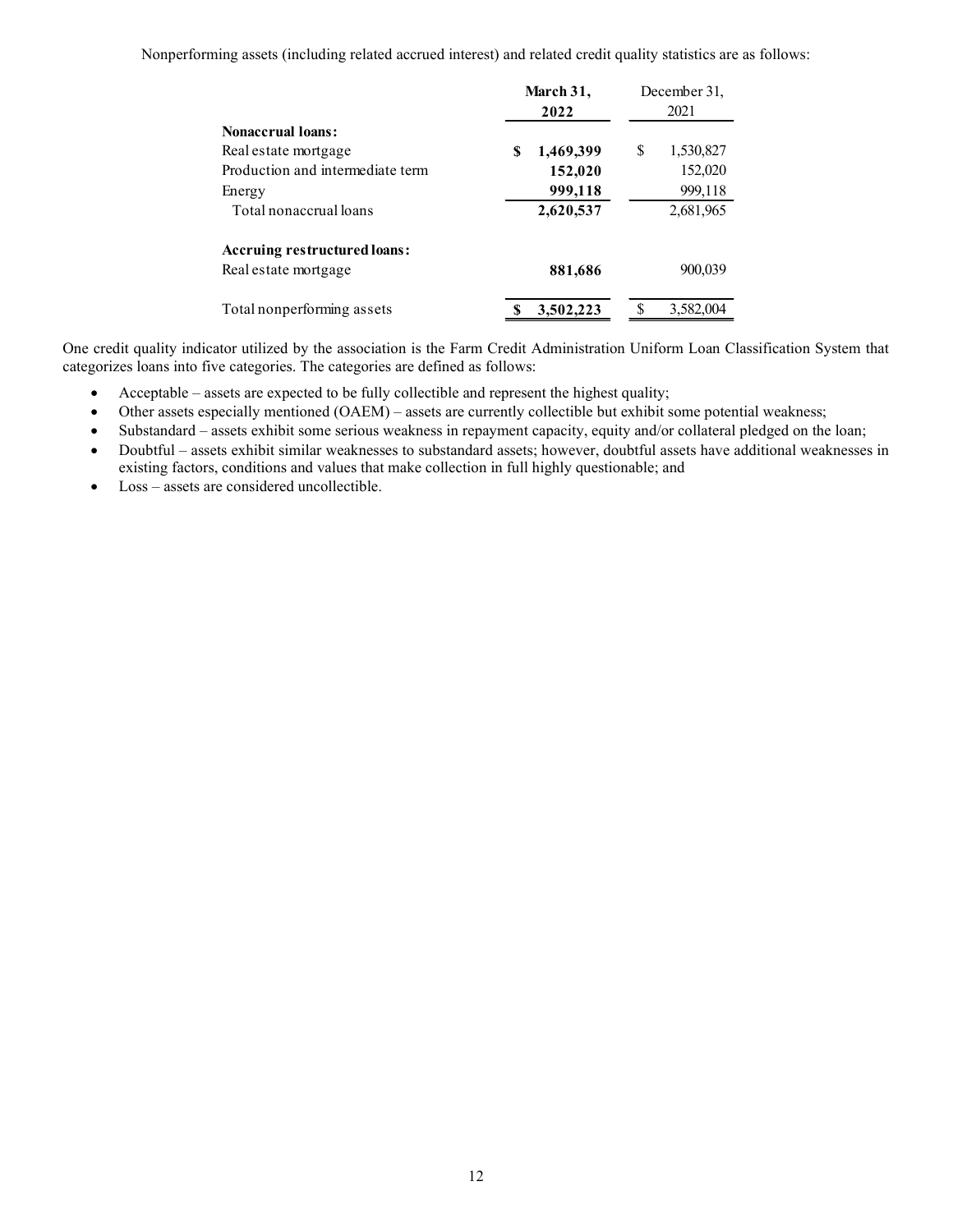The following table shows loans and related accrued interest as a percentage of total loans and related accrued interest receivable by loan type as of:

|                                  | March 31,<br>2022 | December 31,<br>2021 |  |
|----------------------------------|-------------------|----------------------|--|
| Real estate mortgage             |                   |                      |  |
| Acceptable                       | 98.4 %            | 98.7 %               |  |
| <b>OAEM</b>                      | 0.7               | 0.5                  |  |
| Substandard/doubtful             |                   |                      |  |
|                                  | 0.9               | $0.8\,$<br>100.0     |  |
| Production and intermediate term | 100.0             |                      |  |
|                                  |                   |                      |  |
| Acceptable                       | 98.2              | 98.4                 |  |
| OAEM                             | 0.3               | 0.1                  |  |
| Substandard/doubtful             | $1.5$             | 1.5                  |  |
|                                  | 100.0             | 100.0                |  |
| Agribusiness                     |                   |                      |  |
| Acceptable                       | 96.0              | 100.0                |  |
| <b>OAEM</b>                      | 4.0               |                      |  |
| Substandard/doubtful             | ۰                 | $\blacksquare$       |  |
|                                  | 100.0             | 100.0                |  |
| Energy and water/waste water     |                   |                      |  |
| $\Large{\bf Acceptable}$         | 84.8              | $87.0\,$             |  |
| OAEM                             | $\blacksquare$    | $\overline{a}$       |  |
| Substandard/doubtful             | 15.2              | 13.0                 |  |
|                                  | 100.0             | 100.0                |  |
| Communication                    |                   |                      |  |
| Acceptable                       | 100.0             | 100.0                |  |
| $\mathop{\rm OAEM}\nolimits$     |                   | $\blacksquare$       |  |
| Substandard/doubtful             |                   | $\overline{a}$       |  |
|                                  | 100.0             | 100.0                |  |
| Rural residential real estate    |                   |                      |  |
| Acceptable                       | 100.0             | $100.0\,$            |  |
| OAEM                             |                   |                      |  |
| Substandard/doubtful             | $\overline{a}$    | $\blacksquare$       |  |
|                                  | 100.0             | 100.0                |  |
| Agricultural export finance      |                   |                      |  |
| Acceptable                       | 100.0             |                      |  |
| OAEM                             |                   |                      |  |
| Substandard/doubtful             |                   |                      |  |
|                                  | ٠<br>100.0        |                      |  |
| Total loans                      |                   |                      |  |
|                                  |                   |                      |  |
| Acceptable                       | 98.1              | 98.5                 |  |
| OAEM                             | 0.9               | $0.4\,$              |  |
| Substandard/doubtful             | $1.0$             | $1.1\,$              |  |
|                                  | $100.0\,$ %       | $100.0\ \%$          |  |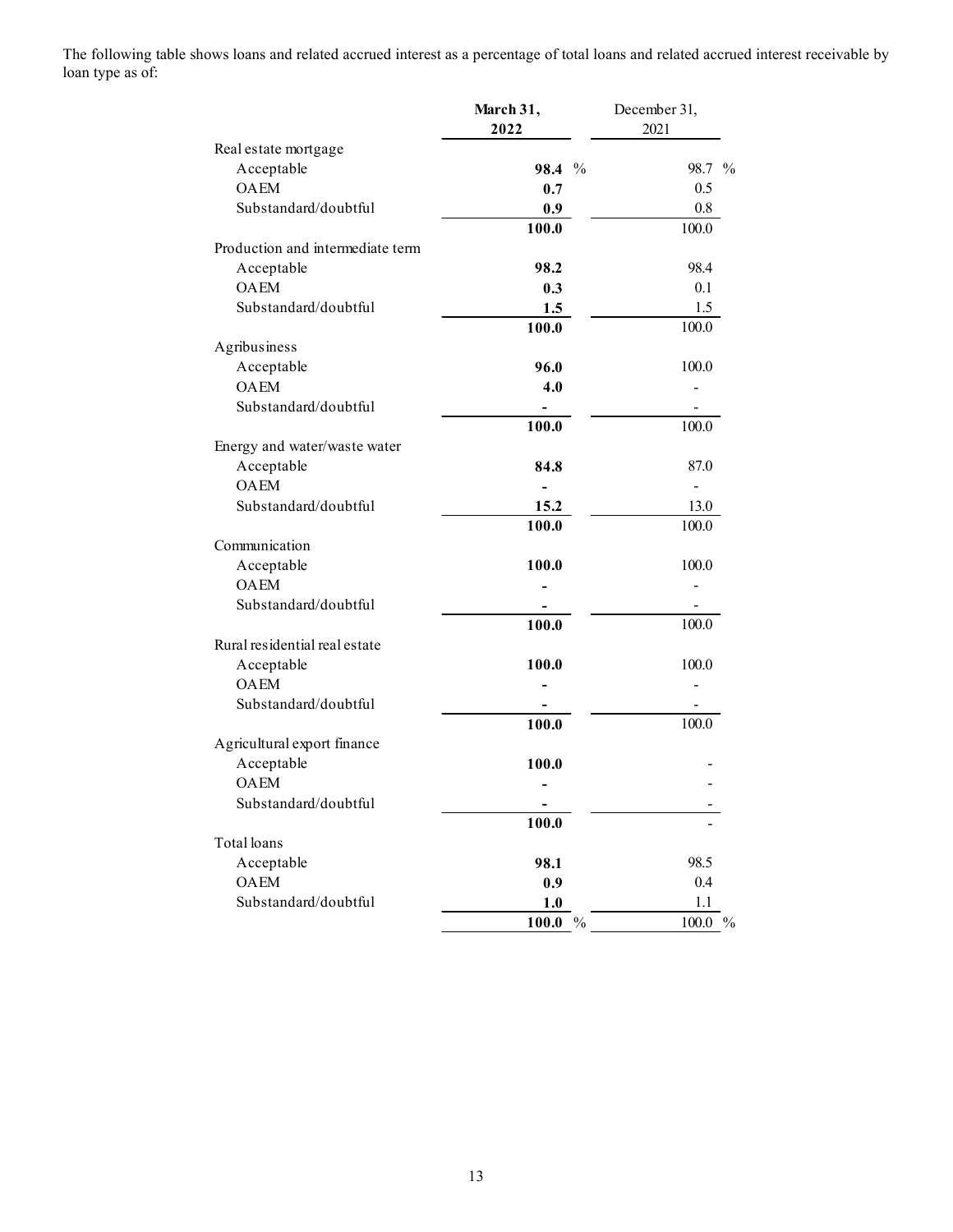| The following tables provide an age analysis of past due loans (including accrued interest) as of: |               |                                         |              |                                       |               |                             |                                                         |               |                       |
|----------------------------------------------------------------------------------------------------|---------------|-----------------------------------------|--------------|---------------------------------------|---------------|-----------------------------|---------------------------------------------------------|---------------|-----------------------|
| March 31, 2022                                                                                     |               | 30-89<br><b>Days</b><br><b>Past Due</b> |              | 90 Days<br>or More<br><b>Past Due</b> |               | <b>Total</b><br>Past<br>Due | <b>Not Past Due or</b><br>Less Than 30<br>Days Past Due |               | <b>Total</b><br>Loans |
| Real estate mortgage                                                                               | <sup>S</sup>  | 524,811                                 | $\mathbb{S}$ | 679,400                               | <sup>\$</sup> | 1,204,211                   | \$293,143,268                                           |               | \$294,347,479         |
| <b>Production and intermediate term</b>                                                            |               |                                         |              |                                       |               |                             | 12,528,062                                              |               | 12,528,062            |
| Loans to cooperatives                                                                              |               |                                         |              |                                       |               | ۰                           | 5,102,936                                               |               | 5,102,936             |
|                                                                                                    |               |                                         |              |                                       |               |                             |                                                         |               |                       |
| Processing and marketing                                                                           |               |                                         |              |                                       |               | ÷,                          | 17,947,806                                              |               | 17,947,806            |
| <b>Farm-related business</b>                                                                       |               |                                         |              |                                       |               | $\blacksquare$              | 3,174,818                                               |               | 3,174,818             |
| Communication                                                                                      |               |                                         |              |                                       |               |                             | 7,094,150                                               |               | 7,094,150             |
| <b>Energy</b>                                                                                      |               |                                         |              | 999,118                               |               | 999,118                     | 3,571,270                                               |               | 4,570,388             |
| Water and was te water                                                                             |               |                                         |              |                                       |               | ۰                           | 2,008,215                                               |               | 2,008,215             |
| Rural residential real estate                                                                      |               | 14,004                                  |              |                                       |               | 14,004                      | 8,156,274                                               |               | 8,170,278             |
| <b>International</b>                                                                               |               |                                         |              | ۰                                     |               |                             | 2,000,021                                               |               | 2,000,021             |
| <b>Total</b>                                                                                       |               | 538,815                                 | \$           | 1,678,518                             | S             | 2,217,333                   | \$354,726,820                                           |               | \$356,944,153         |
| December 31, 2021                                                                                  |               | 30-89                                   | 90 Days      |                                       |               | Total                       | Not Past Due or                                         |               |                       |
|                                                                                                    |               | Days                                    |              | or More                               |               | Past                        | Less Than 30                                            |               | Total                 |
|                                                                                                    |               | Past Due                                |              | Past Due                              |               | Due                         | Days Past Due                                           |               | Loans                 |
| Real estate mortgage                                                                               | <sup>\$</sup> | 334,662                                 | \$           | 649,495                               | $\mathbb{S}$  | 984,157                     | 284,866,978<br><sup>S</sup>                             | \$            | 285, 851, 135         |
| Production and intermediate term                                                                   |               |                                         |              |                                       |               |                             | 13,488,398                                              |               | 13,488,398            |
| Loans to cooperatives                                                                              |               |                                         |              |                                       |               |                             | 3,175,958                                               |               | 3,175,958             |
| Processing and marketing                                                                           |               |                                         |              |                                       |               |                             | 17,628,157                                              |               | 17,628,157            |
| Farm-related business                                                                              |               |                                         |              |                                       |               |                             | 3,127,229                                               |               | 3,127,229             |
| Communication                                                                                      |               |                                         |              |                                       |               |                             | 7,107,507                                               |               | 7,107,507             |
| Energy                                                                                             |               |                                         |              | 999,118                               |               | 999,118                     | 3,875,783                                               |               | 4,874,901             |
| Water and waste water                                                                              |               |                                         |              |                                       |               |                             | 2,829,845                                               |               | 2,829,845             |
|                                                                                                    |               |                                         |              |                                       |               |                             | 7,385,579                                               |               | 7,385,579             |
| Rural residential real estate                                                                      | <sup>S</sup>  | 334,662                                 | $\mathbb{S}$ | 1,648,613                             | <sup>\$</sup> | 1,983,275                   | 343,485,434<br><sup>S</sup>                             | <sup>\$</sup> | 345,468,709           |

| Total         |
|---------------|
| Loans         |
| 285, 851, 135 |
| 13,488,398    |
| 3,175,958     |
| 17,628,157    |
| 3,127,229     |
| 7,107,507     |
| 4,874,901     |
| 2,829,845     |
| 7,385,579     |
| 345,468,709   |
|               |

A restructuring of a debt constitutes a troubled debt restructuring if the creditor for economic or legal reasons related to the debtor's financial difficulties grants a concession to the debtor that it would not otherwise consider. Troubled debt restructurings (TDRs) are undertaken in order to improve the likelihood of recovery on the loan and may include, but are not limited to, forgiveness of principal or interest, interest rate reductions that are lower than the current market rate for new debt with similar risk, or significant term or payment extensions.

As of March 31, 2022, the total recorded investment of troubled debt restructured loans was \$1,550,917, including \$669,231 classified as nonaccrual and \$881,686 classified as accrual, with specific allowance for loan losses of \$289,932. The specific allowance is determined quarterly through a net realizable value analysis for each individual loan asset. As of March 31, 2022 and December 31, 2021, there were no commitments to lend funds to borrowers whose loan terms have been modified in a troubled debt restructuring.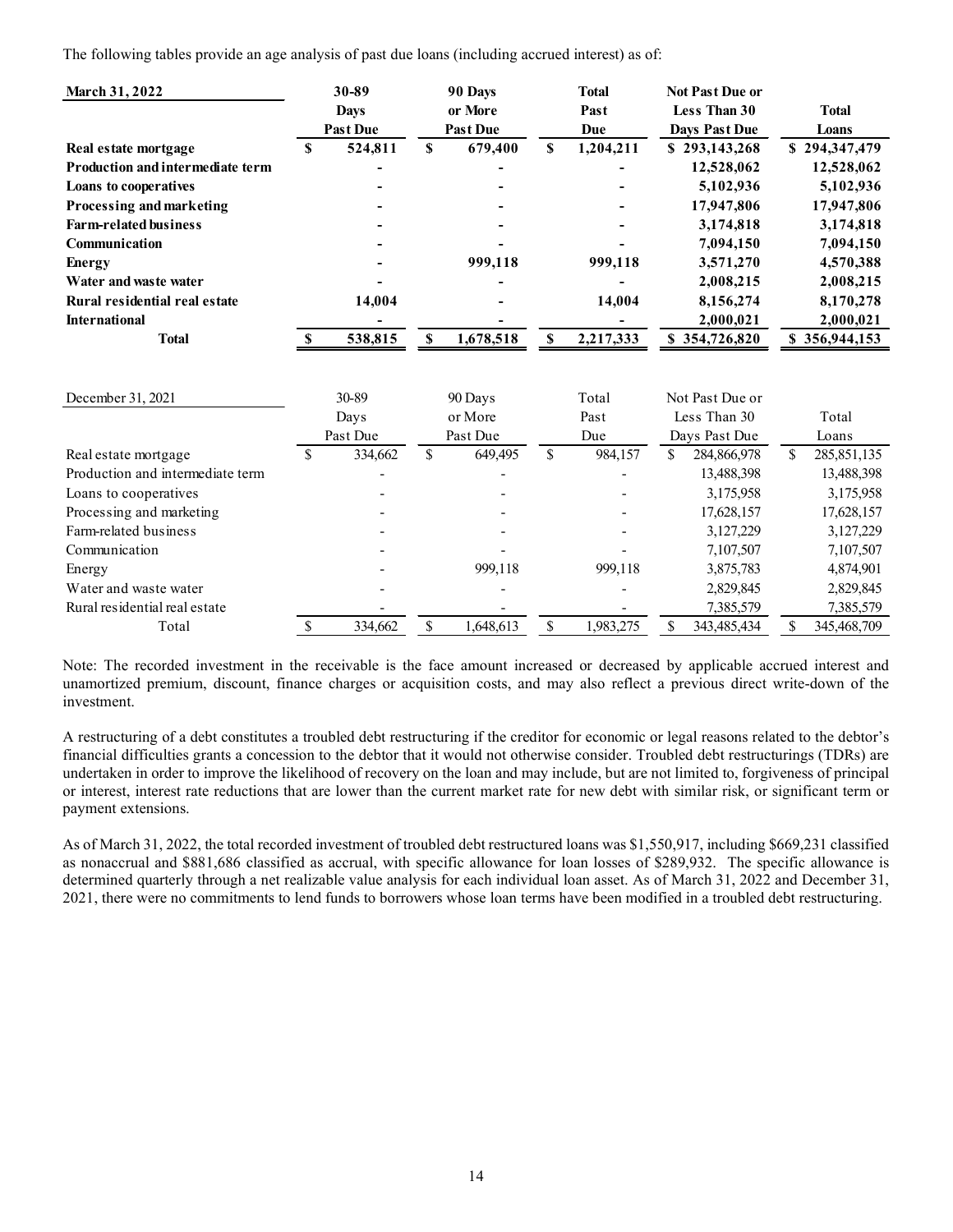In restructurings where principal is forgiven, the amount of the forgiveness is immediately charged off. In restructurings where accrued interest is forgiven, the interest is reversed (if current year interest) or charged off (if prior year interest). There were no charge-offs recorded at the modifications for the quarter ending March 31, 2022.

The predominant form of concession granted for troubled debt restructuring includes principal and interest reductions. Other types of modifications include extension of the term, principal or accrued interest reductions, interest rate decreases and delayed payments, among others. At times, these terms might be offset with incremental payments, collateral or new borrower guarantees, in which case we assess all of the modified terms to determine if the overall modification qualifies as a troubled debt restructuring.

| rings where principal is forgiven, the amount of the forgiveness is immediately charged off. In restructurings where accrued<br>orgiven, the interest is reversed (if current year interest) or charged off (if prior year interest). There were no charge-offs                                                                                                                                                                                                                                         |           |                        |                            |    |              |
|---------------------------------------------------------------------------------------------------------------------------------------------------------------------------------------------------------------------------------------------------------------------------------------------------------------------------------------------------------------------------------------------------------------------------------------------------------------------------------------------------------|-----------|------------------------|----------------------------|----|--------------|
| the modifications for the quarter ending March 31, 2022.                                                                                                                                                                                                                                                                                                                                                                                                                                                |           |                        |                            |    |              |
| inant form of concession granted for troubled debt restructuring includes principal and interest reductions. Other types of<br>ins include extension of the term, principal or accrued interest reductions, interest rate decreases and delayed payments,<br>rs. At times, these terms might be offset with incremental payments, collateral or new borrower guarantees, in which case<br>If of the modified terms to determine if the overall modification qualifies as a troubled debt restructuring. |           |                        |                            |    |              |
|                                                                                                                                                                                                                                                                                                                                                                                                                                                                                                         |           |                        |                            |    |              |
| no loans that met the accounting criteria as a troubled debt restructuring and that occurred within the previous 12 months<br>ch there was a subsequent payment default during the period. A payment default is defined as a payment that is 30 days<br>er the date the loan was restructured.<br>ng table provides information on outstanding loans restructured in troubled debt restructurings at period end. These loans<br>I as impaired loans in the impaired loan table at:                      |           |                        |                            |    |              |
|                                                                                                                                                                                                                                                                                                                                                                                                                                                                                                         |           | Loans Modified as TDRs | TDRs in Nonaccrual Status* |    |              |
|                                                                                                                                                                                                                                                                                                                                                                                                                                                                                                         | March 31, | December 31,           |                            |    | December 31, |
|                                                                                                                                                                                                                                                                                                                                                                                                                                                                                                         | 2022      | 2021                   | March 31, 2022             |    | 2021         |
| Real estate mortgage                                                                                                                                                                                                                                                                                                                                                                                                                                                                                    | 1,550,917 | \$1,547,017            | \$<br>669,231              | S. | 646,978      |

| There were no loans that met the accounting criteria as a troubled debt restructuring and that occurred within the previous 12 months<br>and for which there was a subsequent payment default during the period. A payment default is defined as a payment that is 30 days<br>bast due after the date the loan was restructured. |                 |                             |                            |                                |                      |                    |           |  |  |
|----------------------------------------------------------------------------------------------------------------------------------------------------------------------------------------------------------------------------------------------------------------------------------------------------------------------------------|-----------------|-----------------------------|----------------------------|--------------------------------|----------------------|--------------------|-----------|--|--|
| The following table provides information on outstanding loans restructured in troubled debt restructurings at period end. These loans<br>are included as impaired loans in the impaired loan table at:                                                                                                                           |                 |                             |                            |                                |                      |                    |           |  |  |
|                                                                                                                                                                                                                                                                                                                                  |                 | Loans Modified as TDRs      |                            | TDRs in Nonaccrual Status*     |                      |                    |           |  |  |
|                                                                                                                                                                                                                                                                                                                                  |                 | March 31,<br>2022           | December 31,<br>2021       | March 31, 2022                 | December 31,<br>2021 |                    |           |  |  |
| Real estate mortgage<br>Total                                                                                                                                                                                                                                                                                                    |                 | 1,550,917<br>1,550,917      | \$1,547,017<br>\$1,547,017 | \$<br>669,231<br>\$<br>669,231 | \$<br>\$             | 646,978<br>646,978 |           |  |  |
| *represents the portion of loans modified as TDRs that are in nonaccrual status                                                                                                                                                                                                                                                  |                 |                             |                            |                                |                      |                    |           |  |  |
| Additional impaired loan information is as follows:                                                                                                                                                                                                                                                                              |                 |                             |                            |                                | December 31, 2021    |                    |           |  |  |
|                                                                                                                                                                                                                                                                                                                                  |                 | March 31, 2022              |                            |                                |                      |                    |           |  |  |
|                                                                                                                                                                                                                                                                                                                                  | <b>Recorded</b> | <b>Unpaid</b><br>Principal  | <b>Related</b>             | Recorded                       | Unpaid<br>Principal  |                    | Related   |  |  |
|                                                                                                                                                                                                                                                                                                                                  | Investment      | <b>Balance</b> <sup>"</sup> | <b>Allowance</b>           | Investment                     | Balance <sup>ª</sup> |                    | Allowance |  |  |
| Impaired loans with a related<br>allowance for credit losses:                                                                                                                                                                                                                                                                    |                 |                             |                            |                                |                      |                    |           |  |  |
| Real estate mortgage                                                                                                                                                                                                                                                                                                             | \$669,231       | \$669,231                   | \$289,932                  | 646,978                        | \$646,978            |                    | 271,324   |  |  |
| Energy and water/waste water                                                                                                                                                                                                                                                                                                     | 999,118         | 999,950                     | 250,000                    | 999,118                        | 999,950              |                    | 250,000   |  |  |
| Total                                                                                                                                                                                                                                                                                                                            | \$1,668,349     | \$1,669,181                 | \$539,932                  | \$1,646,096                    | \$1,646,928          | \$                 | 521,324   |  |  |
| Impaired loans with no related<br>allowance for credit losses:                                                                                                                                                                                                                                                                   |                 |                             |                            |                                |                      |                    |           |  |  |
| Real estate mortgage                                                                                                                                                                                                                                                                                                             | \$1,681,854     | \$1,717,962                 |                            | \$1,783,889                    | \$1,814,356          | S                  |           |  |  |
| Production and intermediate term                                                                                                                                                                                                                                                                                                 | 152,020         | 507,360                     |                            | 152,019                        | 508,559              |                    |           |  |  |
| Total                                                                                                                                                                                                                                                                                                                            | \$1,833,874     | \$2,225,322                 | $\mathbf{\$}$              | \$1,935,908                    | \$2,322,915          | $\mathbb{S}$       |           |  |  |
| Total impaired loans:                                                                                                                                                                                                                                                                                                            |                 |                             |                            |                                |                      |                    |           |  |  |
| Real estate mortgage                                                                                                                                                                                                                                                                                                             | \$2,351,085     | \$2,387,193                 | \$289,932                  | \$2,430,867                    | \$2,461,334          |                    | 271,324   |  |  |
| Production and intermediate term                                                                                                                                                                                                                                                                                                 | 152,020         | 507,360                     |                            | 152,019                        | 508,559              |                    |           |  |  |
| Energy and water/waste water                                                                                                                                                                                                                                                                                                     | 999,118         | 999,950                     | 250,000                    | 999,118                        | 999,950              |                    | 250,000   |  |  |
| Total                                                                                                                                                                                                                                                                                                                            | \$3,502,223     | \$3,894,503                 | \$539,932                  | \$3,582,004                    | \$3,969,843          |                    | 521,324   |  |  |
|                                                                                                                                                                                                                                                                                                                                  |                 |                             |                            |                                |                      |                    |           |  |  |

<sup>a</sup> Unpaid principal balance represents the recorded principal balance of the loan.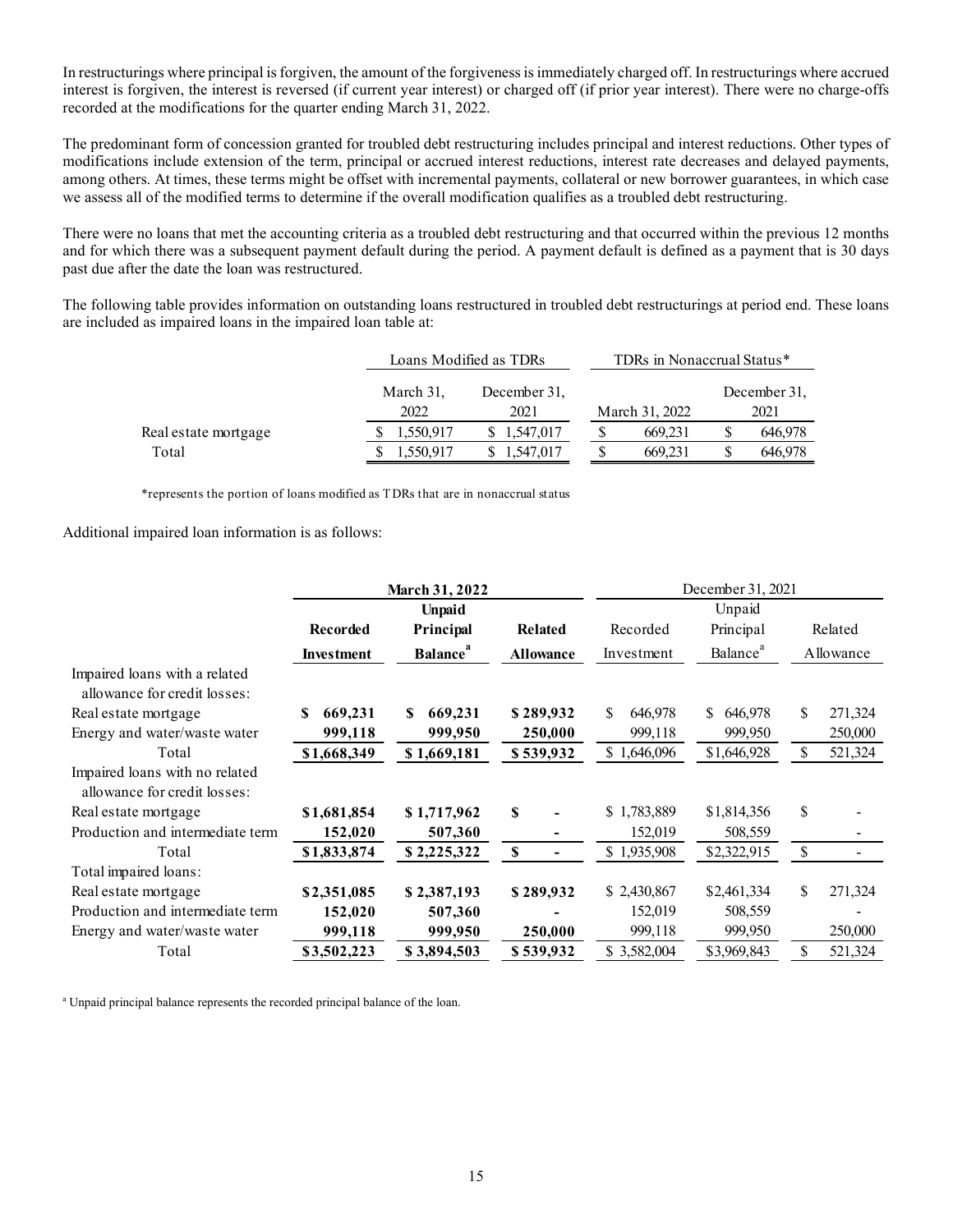|                                                                                                    |                            | For the Three Months Ended<br>March 31, 2022 |                                    | March 31, 2021                      |
|----------------------------------------------------------------------------------------------------|----------------------------|----------------------------------------------|------------------------------------|-------------------------------------|
|                                                                                                    | Average<br><b>Impaired</b> | <b>Interest</b><br><b>Income</b>             | Average<br>Impaired                | Interest<br>Income                  |
|                                                                                                    | Loans                      | Recognized                                   | Loans                              | Recognized                          |
| Impaired loans with a related<br>allowance for credit losses:                                      |                            |                                              |                                    |                                     |
| Real estate mortgage                                                                               | 660,718<br>\$              | S                                            | \$796,246                          | $\mathbb{S}$                        |
| Production and intermediate term<br>Energy and water/waste water                                   | 999,118                    |                                              | 8,045                              |                                     |
| Total                                                                                              | \$1,659,836                | $\mathbf{\$}$<br>$\blacksquare$              | \$ 804,291                         | $\mathcal{S}$                       |
| Impaired loans with no related<br>allowance for credit losses:                                     |                            |                                              |                                    |                                     |
| Real estate mortgage                                                                               | \$1,705,328                | 11,558<br>S                                  | \$2,216,750                        | \$<br>36,714                        |
| Production and intermediate term<br>Total                                                          | 152,020<br>\$1,857,348     | $\sim$<br>11,558<br>\$                       | 24,613<br>\$2,241,363              | 618<br>\$<br>37,332                 |
| Total impaired loans:                                                                              |                            |                                              |                                    |                                     |
| Real estate mortgage<br>Production and intermediate term                                           | \$2,366,046<br>152,020     | 11,558<br>\$                                 | \$3,012,996<br>32,658              | 36,714<br>$\$$<br>618               |
| Energy and water/waste water                                                                       | 999,118                    | $\overline{a}$                               | $\blacksquare$                     | $\sim$                              |
| Total                                                                                              | \$3,517,184                | 11,558<br>$\mathbf S$                        | \$3,045,654                        | 37,332<br>$\mathbb S$               |
| hanges in the allowance for loan losses and period end recorded investment in loans is as follows: |                            |                                              |                                    |                                     |
| Production and<br>Intermediate<br>Real Estate<br>Term<br>Mortgage                                  | Agribusiness               | Communications                               | Energy and<br>Water/Waste<br>Water | Rural<br>Residential<br>Real Estate |
| it                                                                                                 |                            |                                              |                                    |                                     |

|                                                                                                                     |                     | Energy and water/waste water                              |                    |                                        | 999,118                        |                                                               |                     | $\blacksquare$                                    |                          | $\overline{\phantom{a}}$                              |                                | $\sim$                                              |                    |                                                    |
|---------------------------------------------------------------------------------------------------------------------|---------------------|-----------------------------------------------------------|--------------------|----------------------------------------|--------------------------------|---------------------------------------------------------------|---------------------|---------------------------------------------------|--------------------------|-------------------------------------------------------|--------------------------------|-----------------------------------------------------|--------------------|----------------------------------------------------|
|                                                                                                                     |                     | Total                                                     |                    | \$3,517,184                            |                                | $\mathbf{s}$                                                  |                     | 11,558                                            | \$3,045,654              | $\mathbb{S}$                                          |                                | 37,332                                              |                    |                                                    |
| A summary of changes in the allowance for loan losses and period end recorded investment in loans is as follows:    |                     |                                                           |                    |                                        |                                |                                                               |                     |                                                   |                          |                                                       |                                |                                                     |                    |                                                    |
|                                                                                                                     |                     | Real Estate                                               |                    | Production and<br>Intermediate<br>Term |                                | Agribusiness                                                  |                     |                                                   |                          | Energy and<br>Water/Waste<br>Water                    |                                | Rural<br>Residential<br>Real Estate                 |                    | Total                                              |
| <b>Allowance for Credit</b><br>Losses:                                                                              |                     | Mortgage                                                  |                    |                                        |                                |                                                               |                     | Communications                                    |                          |                                                       |                                |                                                     |                    |                                                    |
| Balance at December 31, 2021<br>Charge-offs                                                                         | S                   | 820,811                                                   | S                  | 301,325                                | S                              | 32,877<br>$\blacksquare$                                      | <b>S</b>            | 2,994                                             | S                        | 253,374<br>$\blacksquare$                             | S                              | 6,025                                               | \$                 | 1,417,406                                          |
| Recoveries<br>Provision for loan losses                                                                             |                     | $\overline{\phantom{a}}$<br>240,978                       |                    | 1,200<br>12,003                        |                                | $\blacksquare$<br>13,253                                      |                     | 60                                                |                          | $\blacksquare$<br>(250, 173)                          |                                | $\blacksquare$<br>659                               |                    | 1,200<br>16,780                                    |
| Balance at March 31, 2022                                                                                           | -SS                 | 1,061,789                                                 | -S                 | 314,528                                | S                              | 46,130                                                        | $\mathbf{s}$        | 3.054                                             | $\mathbf{s}$             | 3,201                                                 | S                              | 6,684                                               | S.                 | 1,435,386                                          |
| Ending Balance:<br>Individually evaluated for<br>impairment<br>Collectively evaluated for                           | S                   | 289,932                                                   | S                  |                                        | <b>S</b>                       |                                                               | S                   |                                                   | \$                       | 250,000                                               | S                              |                                                     | S                  | 539,932                                            |
| impairment<br>Balance at March 31, 2022                                                                             | S.                  | 771,856<br>1,061,788                                      | <b>S</b>           | 314,530<br>314,530                     | S                              | 46,130<br>46,130                                              | $\mathbf{s}$        | 3,054<br>3,054                                    | $\mathbf{s}$             | (246,799)<br>3,201                                    | S                              | 6,683<br>6,683                                      | S                  | 895,454<br>1,435,386                               |
|                                                                                                                     |                     |                                                           |                    |                                        |                                |                                                               |                     |                                                   |                          |                                                       |                                |                                                     |                    |                                                    |
| Balance at December 30, 2020<br>Charge-offs<br>Recoveries<br>Provision for loan losses<br>Balance at March 31, 2021 | \$<br><sup>\$</sup> | 750,304<br>(9,906)<br>$\blacksquare$<br>29,573<br>769,971 | \$<br>$\mathbb{S}$ | 362,065<br>900<br>(18, 195)<br>344,770 | <sup>\$</sup><br><sup>\$</sup> | 45,392<br>$\blacksquare$<br>$\overline{a}$<br>(607)<br>44,785 | <sup>\$</sup><br>\$ | 4,184<br>$\sim$<br>$\overline{a}$<br>600<br>4,784 | \$<br>$\mathbf{\hat{s}}$ | 6,668<br>$\overline{\phantom{a}}$<br>55,717<br>62,385 | <sup>\$</sup><br><sup>\$</sup> | 4,829<br>$\overline{\phantom{a}}$<br>(195)<br>4,634 | \$<br>$\mathbb{S}$ | 1,173,442<br>(9,906)<br>900<br>66,893<br>1,231,329 |
| Ending Balance:<br>Individually evaluated for<br>impairment<br>Collectively evaluated for                           | \$                  | 8,817                                                     | \$                 | 278,513                                | <sup>\$</sup>                  |                                                               | \$                  |                                                   | S                        |                                                       | <sup>\$</sup>                  |                                                     | \$                 | 287,330                                            |
| impairment                                                                                                          |                     | 761,154                                                   |                    | 66,257                                 |                                | 44,785                                                        |                     | 4,784                                             |                          | 62,385                                                |                                | 4,634                                               |                    | 943,999                                            |
| Balance at March 31, 2021                                                                                           | <sup>S</sup>        | 769,971                                                   | - \$               | 344,770                                | $\mathbb{S}$                   | 44,785                                                        | - \$                | 4,784                                             | - \$                     | 62,385                                                | $\mathbb{S}$                   | 4,634                                               | $\mathbf{\hat{S}}$ | 1,231,329                                          |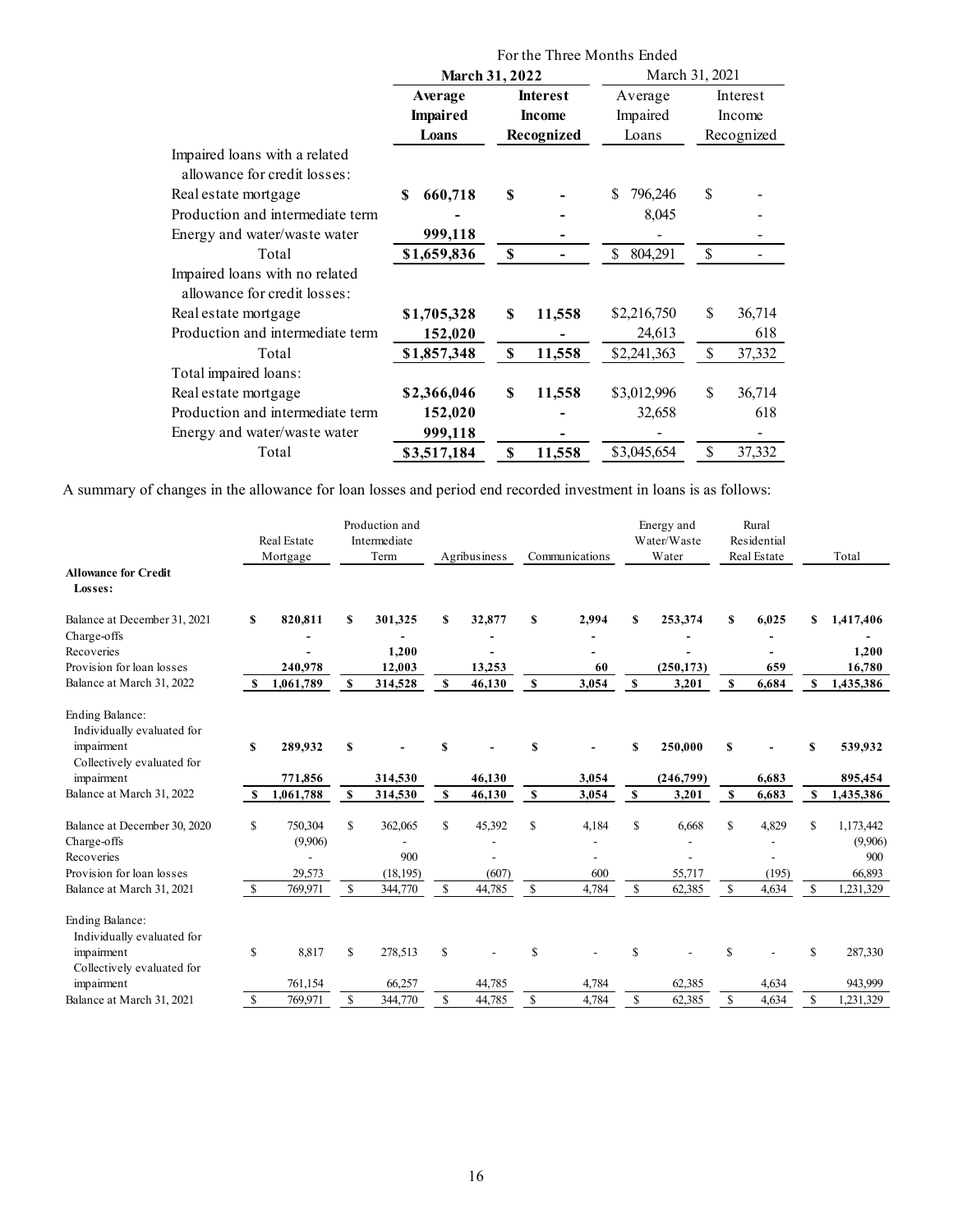|                                                      |                         | Production and                                       |                |                  | Energy and                | Rural                      |                                       |                                       |
|------------------------------------------------------|-------------------------|------------------------------------------------------|----------------|------------------|---------------------------|----------------------------|---------------------------------------|---------------------------------------|
|                                                      | Real Estate<br>Mortgage | $\label{eq:intermediate} {\rm Intermediate}$<br>Term | Agribusiness   | Communications   | Water/Waste<br>Water      | Residential<br>Real Estate | Agricultural<br><b>Export Finance</b> | Total                                 |
| <b>Recorded Investments</b><br>in Loans Outstanding: |                         |                                                      |                |                  |                           |                            |                                       |                                       |
| Ending Balance at<br>March 31, 2022                  | \$294,347,476           | \$12,528,062                                         | \$26,225,561   | $S = 7,094,150$  | \$6,578,604               | \$8,170,279                | $\frac{\$}{2,000,021}$                | \$356,944,153                         |
| Individually evaluated for<br>impairment             | $\frac{$2,351,085}{}$   | 152,020<br>$\mathbf{s}$                              | - \$<br>$\sim$ | -S<br>$\sim$     | $\mathbf s$<br>999,118    | - S<br>$\sim$              | -S<br>$\sim$                          | $\frac{$}{5}$ 3,502,223               |
| Collectively evaluated for<br>impairment             | \$291,996,391           | \$12,376,042                                         | \$26,225,561   | \$7,094,150      | \$5,579,485               | \$8,170,279                |                                       | $\frac{\$ 2,000,021}{\$ 353,441,930}$ |
| Ending Balance at<br>December 31, 2021               | \$285,851,134           | \$13,488,398                                         | \$23,931,345   | 7,107,507<br>- S | $\mathbf{s}$<br>7,704,746 | \$7,385,579                | $\mathbf{s}$<br>$\sim$                | \$ 345,468,709                        |
| Individually evaluated for<br>impairment             | 2,430,866<br>-S         | 152,020<br><sup>S</sup>                              | -S<br>$\sim$   | -S<br>$\sim$     | 999,118<br>$\mathbf{s}$   | -S<br>$\sim$ $-$           | $\mathbf{s}$<br>$\sim$                | $\frac{$}{5}$ 3,582,004               |
| Collectively evaluated for<br>impairment             | \$283,420,268           | \$ 13,336,378                                        | \$23,931,345   | 7,107,507<br>S   | \$6,705,628               | \$7,385,579                | - S<br>$\sim$ $-$                     | \$ 341,886,705                        |

## NOTE 3 – CAPITAL:

The association's board of directors has established a Capital Adequacy Plan (Plan) that includes the capital targets that are necessary to achieve the institution's capital adequacy goals as well as the minimum permanent capital standards. The Plan monitors projected dividends, equity retirements and other actions that may decrease the association's permanent capital. In addition to factors that must be considered in meeting the minimum standards, the board of directors also monitors the following factors: capability of management; quality of operating policies, procedures and internal controls; quality and quantity of earnings; asset quality and the adequacy of the allowance for losses to absorb potential loss within the loan and lease portfolios; sufficiency of liquid funds; needs of an institution's customer base; and any other risk-oriented activities, such as funding and interest rate risk, potential obligations under joint and several liability, contingent and off-balance-sheet liabilities or other conditions warranting additional capital. At least quarterly, management reviews the association's goals and objectives with the board. **6.225.561 S** 7.094,150 **S** 5.579,485 **S8.170.279 S** 2.000,021 **S** 35.441,930<br>
23.931,345 **S** 7.107,507 **S** 7.704,746 **S** 7.385.579 **S** . **S** 343,468,709<br>
23.931,345 **S** 7.107,507 **S** 6.705,628 **S** 7.385.579 **S** . **S** Risk-adjusted: Capital Conservation Buffers March 31, 2022 S 28.841.114 S 13.88.838. S 23.811.366 S 2.810.80 S 2.731.87.89 S 2.738.579 S 3 3.83.600<br>
S 2.430.86 S 153.800 S 2.81.81.84 S 2.81.11.86 S 2.85.679 S 2.81.85.579 S 2.81.88.676<br>
C 3.62.420.268 S 13.336.378 S 2.3391.345 S 7 **EXAMPLE 12.67%** 18.67% 11.67% 11.67% 11.67% 11.67% 11.67% 11.67% 11.67% 11.67% 11.67% 11.67% 11.67% 11.67% 11.67% 11.67% 11.67% 11.67% 11.67% 11.67% 11.67% 11.67% 11.67% 11.67% 11.67% 11.67% 11.67% 11.67% 11.67% 11.67% 1

#### Regulatory Capitalization Requirements

|                                          | 2,430,866                                                                                                                                                                                                                                                                                                                                                                                                                                                                                                                                                                                                                                                                                                                                                                                                                                                                                                                                                                                                                                                                                                       | - S | 152,020       | -S |              | S            |                                          | S                | 999,118     | -S            |       | -S                    |    | 3,582,004<br>S |
|------------------------------------------|-----------------------------------------------------------------------------------------------------------------------------------------------------------------------------------------------------------------------------------------------------------------------------------------------------------------------------------------------------------------------------------------------------------------------------------------------------------------------------------------------------------------------------------------------------------------------------------------------------------------------------------------------------------------------------------------------------------------------------------------------------------------------------------------------------------------------------------------------------------------------------------------------------------------------------------------------------------------------------------------------------------------------------------------------------------------------------------------------------------------|-----|---------------|----|--------------|--------------|------------------------------------------|------------------|-------------|---------------|-------|-----------------------|----|----------------|
| ted for                                  | \$ 283,420,268                                                                                                                                                                                                                                                                                                                                                                                                                                                                                                                                                                                                                                                                                                                                                                                                                                                                                                                                                                                                                                                                                                  |     | \$ 13,336,378 |    | \$23,931,345 | $\mathbb{S}$ | 7,107,507                                |                  | \$6,705,628 | \$7,385,579   |       | - S                   |    | \$ 341,886,705 |
| <b>APITAL:</b>                           |                                                                                                                                                                                                                                                                                                                                                                                                                                                                                                                                                                                                                                                                                                                                                                                                                                                                                                                                                                                                                                                                                                                 |     |               |    |              |              |                                          |                  |             |               |       |                       |    |                |
|                                          | 's board of directors has established a Capital Adequacy Plan (Plan) that includes the capital targets that are necessary<br>nstitution's capital adequacy goals as well as the minimum permanent capital standards. The Plan monitors projected<br>ty retirements and other actions that may decrease the association's permanent capital. In addition to factors that must<br>i meeting the minimum standards, the board of directors also monitors the following factors: capability of management;<br>iting policies, procedures and internal controls; quality and quantity of earnings; asset quality and the adequacy of the<br>osses to absorb potential loss within the loan and lease portfolios; sufficiency of liquid funds; needs of an institution's<br>and any other risk-oriented activities, such as funding and interest rate risk, potential obligations under joint and several<br>gent and off-balance-sheet liabilities or other conditions warranting additional capital. At least quarterly, management<br>ociation's goals and objectives with the board.<br>pitalization Requirements |     |               |    |              |              |                                          |                  |             |               |       |                       |    |                |
|                                          |                                                                                                                                                                                                                                                                                                                                                                                                                                                                                                                                                                                                                                                                                                                                                                                                                                                                                                                                                                                                                                                                                                                 |     |               |    |              |              | <b>Regulatory Requirements Including</b> |                  |             |               | As of |                       |    |                |
| Risk-adjusted:                           |                                                                                                                                                                                                                                                                                                                                                                                                                                                                                                                                                                                                                                                                                                                                                                                                                                                                                                                                                                                                                                                                                                                 |     |               |    |              |              | <b>Capital Conservation Buffers</b>      |                  |             |               |       | <b>March 31, 2022</b> |    |                |
|                                          | Common equity tier 1 ratio                                                                                                                                                                                                                                                                                                                                                                                                                                                                                                                                                                                                                                                                                                                                                                                                                                                                                                                                                                                                                                                                                      |     |               |    |              |              |                                          |                  | 7.00%       |               |       | 18.67%                |    |                |
|                                          | Tier 1 capital ratio                                                                                                                                                                                                                                                                                                                                                                                                                                                                                                                                                                                                                                                                                                                                                                                                                                                                                                                                                                                                                                                                                            |     |               |    |              |              |                                          |                  | 8.50%       |               |       | 18.67%                |    |                |
|                                          | Total capital ratio                                                                                                                                                                                                                                                                                                                                                                                                                                                                                                                                                                                                                                                                                                                                                                                                                                                                                                                                                                                                                                                                                             |     |               |    |              |              |                                          |                  | 10.50%      |               |       | 19.12%                |    |                |
|                                          | Permanent capital ratio                                                                                                                                                                                                                                                                                                                                                                                                                                                                                                                                                                                                                                                                                                                                                                                                                                                                                                                                                                                                                                                                                         |     |               |    |              |              |                                          |                  | 7.00%       |               |       | 18.76%                |    |                |
|                                          | Non-risk-adjusted:                                                                                                                                                                                                                                                                                                                                                                                                                                                                                                                                                                                                                                                                                                                                                                                                                                                                                                                                                                                                                                                                                              |     |               |    |              |              |                                          |                  |             |               |       |                       |    |                |
|                                          | Tier 1 leverage ratio                                                                                                                                                                                                                                                                                                                                                                                                                                                                                                                                                                                                                                                                                                                                                                                                                                                                                                                                                                                                                                                                                           |     |               |    |              |              |                                          |                  | 5.00%       |               |       | 16.79%                |    |                |
|                                          | UREE leverage ratio                                                                                                                                                                                                                                                                                                                                                                                                                                                                                                                                                                                                                                                                                                                                                                                                                                                                                                                                                                                                                                                                                             |     |               |    |              |              |                                          |                  | 1.50%       |               |       | 16.45%                |    |                |
|                                          | the amounts used in the calculation of the regulatory capital ratios as of March 31, 2022:                                                                                                                                                                                                                                                                                                                                                                                                                                                                                                                                                                                                                                                                                                                                                                                                                                                                                                                                                                                                                      |     |               |    |              |              |                                          | Common<br>equity |             | Tier 1        |       | Total capital         |    | Permanent      |
|                                          |                                                                                                                                                                                                                                                                                                                                                                                                                                                                                                                                                                                                                                                                                                                                                                                                                                                                                                                                                                                                                                                                                                                 |     |               |    |              |              |                                          | tier 1 ratio     |             | capital ratio |       | ratio                 |    | capital ratio  |
| retained earnings<br>operative Equities: |                                                                                                                                                                                                                                                                                                                                                                                                                                                                                                                                                                                                                                                                                                                                                                                                                                                                                                                                                                                                                                                                                                                 |     |               |    |              |              |                                          | 43,547,909 \$    |             | 43,547,909 \$ |       | 43,547,909            | -S | 43,547,909     |
|                                          | ninimum purchased borrower stock                                                                                                                                                                                                                                                                                                                                                                                                                                                                                                                                                                                                                                                                                                                                                                                                                                                                                                                                                                                                                                                                                |     |               |    |              |              |                                          | 1,187,705        |             | 1,187,705     |       | 1,187,705             |    | 1,187,705      |
|                                          | fied allocated equities not subject to retirement                                                                                                                                                                                                                                                                                                                                                                                                                                                                                                                                                                                                                                                                                                                                                                                                                                                                                                                                                                                                                                                               |     |               |    |              |              |                                          | 20,081,509       |             | 20,081,509    |       | 20,081,509            |    | 20,081,509     |
|                                          | for loan losses and reserve for credit losses subject to certain limitations                                                                                                                                                                                                                                                                                                                                                                                                                                                                                                                                                                                                                                                                                                                                                                                                                                                                                                                                                                                                                                    |     |               |    |              |              |                                          |                  |             |               |       | 1,436,482             |    |                |

| Common equity tier 1 ratio<br>7.00%<br>18.67%<br>8.50%<br>Tier 1 capital ratio<br>18.67%<br>Total capital ratio<br>10.50%<br>19.12%<br>7.00%<br>Permanent capital ratio<br>18.76%<br>Non-risk-adjusted:<br>16.79%<br>Tier 1 leverage ratio<br>5.00%<br>UREE leverage ratio<br>1.50%<br>16.45%<br>The details for the amounts used in the calculation of the regulatory capital ratios as of March 31, 2022:<br>Common<br>equity<br>Tier 1<br>Total capital<br>Permanent<br>tier 1 ratio<br>capital ratio<br>ratio<br>capital ratio<br>Numerator:<br>Unallocated retained earnings<br>43,547,909<br>43,547,909<br>43,547,909<br>43,547,909<br>-S<br>-S<br>-S<br>-8<br>Common Cooperative Equities:<br>Statutory minimum purchased borrower stock<br>1,187,705<br>1,187,705<br>1,187,705<br>Nonqualified allocated equities not subject to retirement<br>20,081,509<br>20,081,509<br>20,081,509<br>20,081,509<br>Allowance for loan losses and reserve for credit losses subject to certain limitations<br>1,436,482<br>Regulatory Adjustments and Deductions:<br>Amount of allocated investments in other System institutions<br>(5,173,703)<br>(5,173,703)<br>(5,173,703)<br>59,643,420 \$<br>59,643,420 \$<br>61,079,902 \$<br>Denominator:<br>Risk-adjusted assets excluding allowance<br>324,611,284 \$<br>324,611,284 \$<br>324,611,284 \$ 324,611,284<br>S.<br>Regulatory Adjustments and Deductions:<br>Regulatory deductions included in total capital<br>(5,173,703)<br>(5,173,703)<br>(5,173,703)<br>Allowance for loan losses<br><b>Calculated Ratio</b><br>18.67%<br>18.67%<br>19.12% | <b>Regulatory Requirements Including</b><br>Risk-adjusted:<br><b>Capital Conservation Buffers</b> |  |  | As of<br>March 31, 2022 |  |
|--------------------------------------------------------------------------------------------------------------------------------------------------------------------------------------------------------------------------------------------------------------------------------------------------------------------------------------------------------------------------------------------------------------------------------------------------------------------------------------------------------------------------------------------------------------------------------------------------------------------------------------------------------------------------------------------------------------------------------------------------------------------------------------------------------------------------------------------------------------------------------------------------------------------------------------------------------------------------------------------------------------------------------------------------------------------------------------------------------------------------------------------------------------------------------------------------------------------------------------------------------------------------------------------------------------------------------------------------------------------------------------------------------------------------------------------------------------------------------------------------------------------------------------------------------------------------------------------------|---------------------------------------------------------------------------------------------------|--|--|-------------------------|--|
| 1,187,705<br>(5,173,703)<br>59,643,420<br>(5,173,703)<br>(1,436,482)<br>\$ 319,437,581 \$ 319,437,581 \$ 319,437,581 \$ 318,001,099<br>18.76%                                                                                                                                                                                                                                                                                                                                                                                                                                                                                                                                                                                                                                                                                                                                                                                                                                                                                                                                                                                                                                                                                                                                                                                                                                                                                                                                                                                                                                                    |                                                                                                   |  |  |                         |  |
|                                                                                                                                                                                                                                                                                                                                                                                                                                                                                                                                                                                                                                                                                                                                                                                                                                                                                                                                                                                                                                                                                                                                                                                                                                                                                                                                                                                                                                                                                                                                                                                                  |                                                                                                   |  |  |                         |  |
|                                                                                                                                                                                                                                                                                                                                                                                                                                                                                                                                                                                                                                                                                                                                                                                                                                                                                                                                                                                                                                                                                                                                                                                                                                                                                                                                                                                                                                                                                                                                                                                                  |                                                                                                   |  |  |                         |  |
|                                                                                                                                                                                                                                                                                                                                                                                                                                                                                                                                                                                                                                                                                                                                                                                                                                                                                                                                                                                                                                                                                                                                                                                                                                                                                                                                                                                                                                                                                                                                                                                                  |                                                                                                   |  |  |                         |  |
|                                                                                                                                                                                                                                                                                                                                                                                                                                                                                                                                                                                                                                                                                                                                                                                                                                                                                                                                                                                                                                                                                                                                                                                                                                                                                                                                                                                                                                                                                                                                                                                                  |                                                                                                   |  |  |                         |  |
|                                                                                                                                                                                                                                                                                                                                                                                                                                                                                                                                                                                                                                                                                                                                                                                                                                                                                                                                                                                                                                                                                                                                                                                                                                                                                                                                                                                                                                                                                                                                                                                                  |                                                                                                   |  |  |                         |  |
|                                                                                                                                                                                                                                                                                                                                                                                                                                                                                                                                                                                                                                                                                                                                                                                                                                                                                                                                                                                                                                                                                                                                                                                                                                                                                                                                                                                                                                                                                                                                                                                                  |                                                                                                   |  |  |                         |  |
|                                                                                                                                                                                                                                                                                                                                                                                                                                                                                                                                                                                                                                                                                                                                                                                                                                                                                                                                                                                                                                                                                                                                                                                                                                                                                                                                                                                                                                                                                                                                                                                                  |                                                                                                   |  |  |                         |  |
|                                                                                                                                                                                                                                                                                                                                                                                                                                                                                                                                                                                                                                                                                                                                                                                                                                                                                                                                                                                                                                                                                                                                                                                                                                                                                                                                                                                                                                                                                                                                                                                                  |                                                                                                   |  |  |                         |  |
|                                                                                                                                                                                                                                                                                                                                                                                                                                                                                                                                                                                                                                                                                                                                                                                                                                                                                                                                                                                                                                                                                                                                                                                                                                                                                                                                                                                                                                                                                                                                                                                                  |                                                                                                   |  |  |                         |  |
|                                                                                                                                                                                                                                                                                                                                                                                                                                                                                                                                                                                                                                                                                                                                                                                                                                                                                                                                                                                                                                                                                                                                                                                                                                                                                                                                                                                                                                                                                                                                                                                                  |                                                                                                   |  |  |                         |  |
|                                                                                                                                                                                                                                                                                                                                                                                                                                                                                                                                                                                                                                                                                                                                                                                                                                                                                                                                                                                                                                                                                                                                                                                                                                                                                                                                                                                                                                                                                                                                                                                                  |                                                                                                   |  |  |                         |  |
|                                                                                                                                                                                                                                                                                                                                                                                                                                                                                                                                                                                                                                                                                                                                                                                                                                                                                                                                                                                                                                                                                                                                                                                                                                                                                                                                                                                                                                                                                                                                                                                                  |                                                                                                   |  |  |                         |  |
|                                                                                                                                                                                                                                                                                                                                                                                                                                                                                                                                                                                                                                                                                                                                                                                                                                                                                                                                                                                                                                                                                                                                                                                                                                                                                                                                                                                                                                                                                                                                                                                                  |                                                                                                   |  |  |                         |  |
|                                                                                                                                                                                                                                                                                                                                                                                                                                                                                                                                                                                                                                                                                                                                                                                                                                                                                                                                                                                                                                                                                                                                                                                                                                                                                                                                                                                                                                                                                                                                                                                                  |                                                                                                   |  |  |                         |  |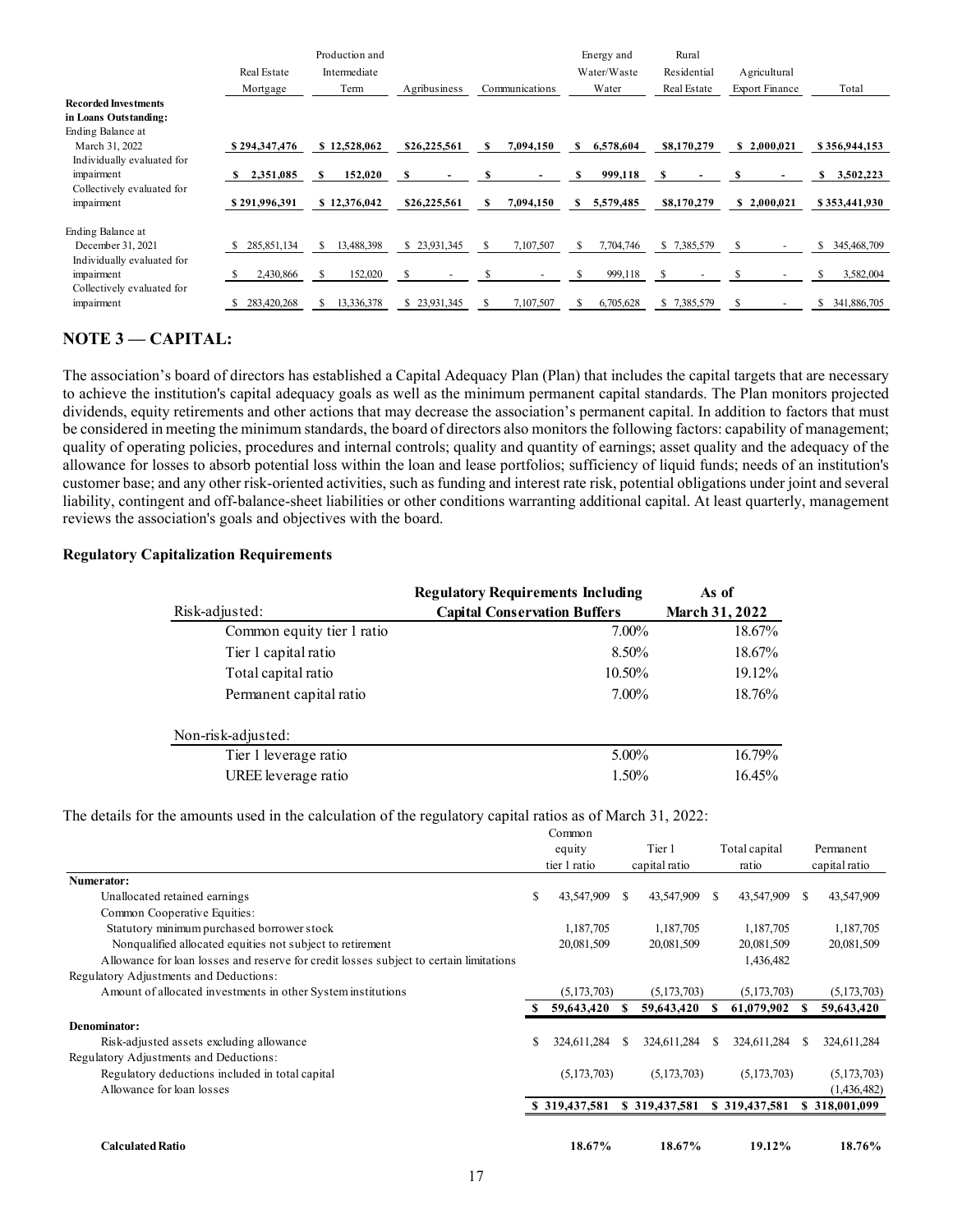|                                                                                                                                                                                                                                                                                                                                                                                                                                     |            | Tier 1         |       | <b>UREE</b>    |
|-------------------------------------------------------------------------------------------------------------------------------------------------------------------------------------------------------------------------------------------------------------------------------------------------------------------------------------------------------------------------------------------------------------------------------------|------------|----------------|-------|----------------|
|                                                                                                                                                                                                                                                                                                                                                                                                                                     |            | leverage ratio |       | leverage ratio |
| Numerator:                                                                                                                                                                                                                                                                                                                                                                                                                          |            |                |       |                |
| Unallocated retained earnings                                                                                                                                                                                                                                                                                                                                                                                                       | S          | 43,547,909     |       | 43,547,909     |
| Common Cooperative Equities:                                                                                                                                                                                                                                                                                                                                                                                                        |            |                |       |                |
| Statutory minimum purchased borrower stock<br>Allocated equities:                                                                                                                                                                                                                                                                                                                                                                   |            | 1,187,705      |       |                |
| Nonqualified allocated equities not subject to retirement<br>Regulatory Adjustments and Deductions:                                                                                                                                                                                                                                                                                                                                 |            | 20,081,509     |       | 20,081,509     |
| Amount of allocated investments in other System institutions                                                                                                                                                                                                                                                                                                                                                                        |            | (5,173,703)    |       | (5,173,703)    |
|                                                                                                                                                                                                                                                                                                                                                                                                                                     | S.         | 59,643,420     | S.    | 58,455,715     |
| Denominator:                                                                                                                                                                                                                                                                                                                                                                                                                        |            |                |       |                |
|                                                                                                                                                                                                                                                                                                                                                                                                                                     |            |                |       |                |
| Total Assets                                                                                                                                                                                                                                                                                                                                                                                                                        |            | 361,798,527    |       | 361,798,527    |
| Regulatory Adjustments and Deductions:                                                                                                                                                                                                                                                                                                                                                                                              |            |                |       |                |
| Regulatory deductions included in tier 1 capital                                                                                                                                                                                                                                                                                                                                                                                    |            | (6,484,006)    |       | (6,484,006)    |
|                                                                                                                                                                                                                                                                                                                                                                                                                                     |            | \$355,314,521  |       | \$355,314,521  |
| <b>Calculated Ratio</b>                                                                                                                                                                                                                                                                                                                                                                                                             |            | 16.79%         |       | 16.45%         |
| tional component of equity is accumulated other comprehensive income, which is reported net of taxes, is as follows:                                                                                                                                                                                                                                                                                                                |            |                |       |                |
| <b>Accum Other Comp Income (Loss)</b>                                                                                                                                                                                                                                                                                                                                                                                               |            |                |       |                |
| March 31, 2022                                                                                                                                                                                                                                                                                                                                                                                                                      | Net of Tax |                |       |                |
| Nonpension postretirement benefits                                                                                                                                                                                                                                                                                                                                                                                                  | 1,021      |                |       |                |
| March 31, 2021                                                                                                                                                                                                                                                                                                                                                                                                                      | Net of Tax |                |       |                |
| Nonpension postretirement benefits<br>\$                                                                                                                                                                                                                                                                                                                                                                                            | 6,596      |                |       |                |
| ociation's accumulated other comprehensive income (loss) relates entirely to its nonpension other postretirement benefits.<br>zation of prior service (credits) cost and of actuarial (gain) loss are reflected in "Salaries and employee benefits" in the<br>dated Statements of Comprehensive Income. The following table summarizes the change in accumulated other comprehensive<br>(loss) for the three months ended March 31: |            |                |       |                |
|                                                                                                                                                                                                                                                                                                                                                                                                                                     | 2022       |                | 2021  |                |
| Accumulated other comprehensive income (loss) at January 1                                                                                                                                                                                                                                                                                                                                                                          | \$1,412    | S.             | 6,987 |                |
| Amortization of prior service (credit) costs included                                                                                                                                                                                                                                                                                                                                                                               |            |                |       |                |
|                                                                                                                                                                                                                                                                                                                                                                                                                                     |            |                |       | (391)          |
| in salaries and employee benefits                                                                                                                                                                                                                                                                                                                                                                                                   |            | (391)          |       |                |

An additional component of equity is accumulated other comprehensive income, which is reported net of taxes, is as follows:

| <b>Accum Other Comp Income (Loss)</b> |   |                   |
|---------------------------------------|---|-------------------|
| <b>March 31, 2022</b>                 |   | <b>Net of Tax</b> |
| Nonpension postretirement benefits    | S | 1.021             |
| March 31, 2021                        |   | Net of Tax        |
| Nonpension postretirement benefits    |   | 6.596             |

The association's accumulated other comprehensive income (loss) relates entirely to its nonpension other postretirement benefits. Amortization of prior service (credits) cost and of actuarial (gain) loss are reflected in "Salaries and employee benefits" in the Consolidated Statements of Comprehensive Income. The following table summarizes the change in accumulated other comprehensive income (loss) for the three months ended March 31:

|                                                                                                                     | 2022    | 2021  |
|---------------------------------------------------------------------------------------------------------------------|---------|-------|
| Accumulated other comprehensive income (loss) at January 1<br>Amortization of prior service (credit) costs included | \$1.412 | 6.987 |
| in salaries and employee benefits                                                                                   | (391)   | (391) |
| Other comprehensive income (loss), net of tax                                                                       | (391)   | 391)  |
| Accumulated other comprehensive income (loss) at March 31                                                           | 1.021   | 6.596 |

## NOTE 4 — INCOME TAXES:

.

Legacy conducts its business activities through two wholly-owned subsidiaries. Long-term mortgage lending activities are conducted through a wholly-owned Federal Land Credit Association ("FLCA") subsidiary which is exempt from federal and state income tax. Short- and intermediate-term lending activities are conducted through a wholly-owned Production Credit Association ("PCA") subsidiary. The PCA subsidiary and the ACA holding company are subject to income tax. The association operates as a cooperative that qualifies for tax treatment under Subchapter T of the Internal Revenue Code. Accordingly, under specified conditions, the association can exclude from taxable income amounts distributed as qualified patronage dividends in the form of cash, stock or allocated retained earnings. Provisions for income taxes are made only on those taxable earnings that will not be distributed as qualified patronage dividends. Deferred taxes are recorded at the tax effect of all temporary differences based on the assumption that such temporary differences are retained by the institution and will therefore impact future tax payments. A valuation allowance is provided against deferred tax assets to the extent that it is more likely than not (more than 50 percent probability), based on management's estimate, that they will not be realized.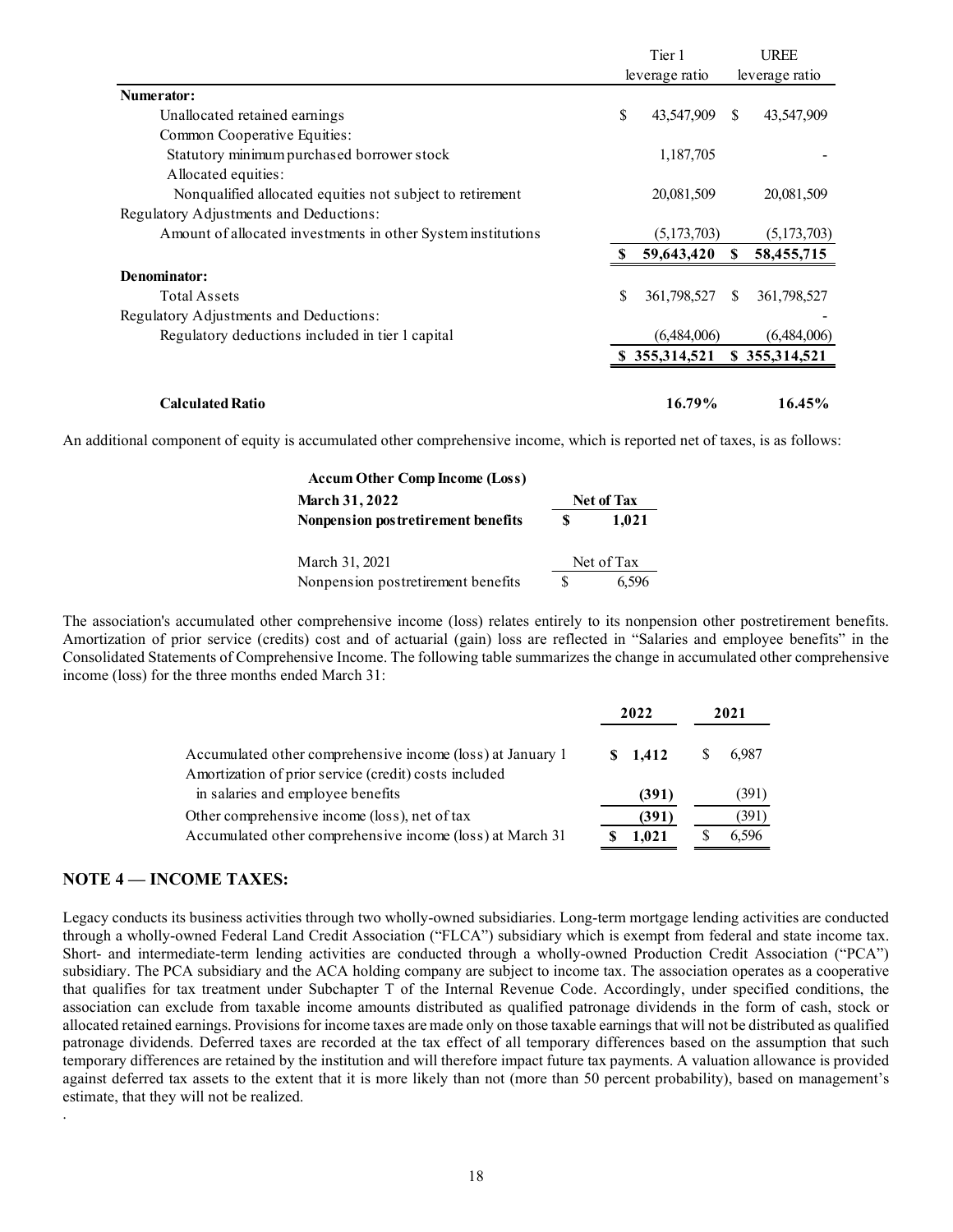## NOTE 5 — FAIR VALUE MEASUREMENTS:

FASB guidance defines fair value as the exchange price that would be received for an asset or paid to transfer a liability in the principal or most advantageous market for the asset or liability. See Note 13 to the 2021 Annual Report to Stockholders for a more complete description.

Assets and liabilities measured at fair value on a nonrecurring basis for each of the fair value hierarchy values are summarized below:

| <b>March 31, 2022</b> |         | <b>Total Fair</b> |         |                |                |                |
|-----------------------|---------|-------------------|---------|----------------|----------------|----------------|
|                       | Level 1 |                   | Level 2 |                | Level 3        | Value          |
| Assets:               |         |                   |         |                |                |                |
| Loans*                | \$      | $\blacksquare$    |         | $\sim$         | \$1,128,418    | \$1,128,418    |
| December 31, 2021     |         | Total Fair        |         |                |                |                |
|                       | Level 1 |                   | Level 2 |                | Level 3        | Value          |
| Assets:               |         |                   |         |                |                |                |
| Loans*                | \$      | $\blacksquare$    | - S     | $\blacksquare$ | 1,124,772<br>S | 1,124,772<br>S |

\*Represents the fair value of certain loans that were evaluated for impairment under the authoritative guidance "Accounting by Creditors for Impairment of a Loan." The fair value was based upon the underlying collateral since these were collateral-dependent loans for which real estate is the collateral.

With regard to nonrecurring measurements for impaired loans and other property owned, it is not practicable to provide specific information on inputs, as each collateral property is unique. System institutions utilize appraisals to value these loans and other property owned and take into account unobservable inputs, such as income and expense, comparable sales, replacement cost and comparability adjustments.

## Valuation Techniques

As more fully discussed in Note 13 to the 2021 Annual Report to Stockholders, authoritative guidance establishes a fair value hierarchy, which requires an entity to maximize the use of observable inputs and minimize the use of unobservable inputs when measuring fair value. The following represent a brief summary of the valuation techniques used for the association's assets and liabilities. For a more complete description, see Notes to the 2021 Annual Report to Stockholders.

## Loans Evaluated for Impairment

For certain loans evaluated for impairment under FASB impairment guidance, the fair value is based upon the underlying collateral since the loans are collateral-dependent loans for which real estate is the collateral. The fair value measurement process uses independent appraisals and other market-based information, but in many cases it also requires significant input based on management's knowledge of and judgment about current market conditions, specific issues relating to the collateral and other matters. As a result, a majority of these loans have fair value measurements that fall within Level 3 of the fair value hierarchy. When the value of the real estate, less estimated costs to sell, is less than the principal balance of the loan, a specific reserve is established.

## Other Property Owned

Other property owned is generally classified as Level 3 of the fair value hierarchy. The process for measuring the fair value of the other property owned involves the use of independent appraisals and other market-based information. Costs to sell represent transaction costs and are not included as a component of the asset's fair value. As a result, these fair value measurements fall within Level 3 of the hierarchy.

#### Cash

For cash, the carrying amount is a reasonable estimate of fair value.

## Loans

Fair value is estimated by discounting the expected future cash flows using the associations' current interest rates at which similar loans would be made to borrowers with similar credit risk. The discount rates are based on the associations' current loan origination rates as well as management's estimates of credit risk. Management has no basis to determine whether the fair values presented would be indicative of the value negotiated in an actual sale and could be less.